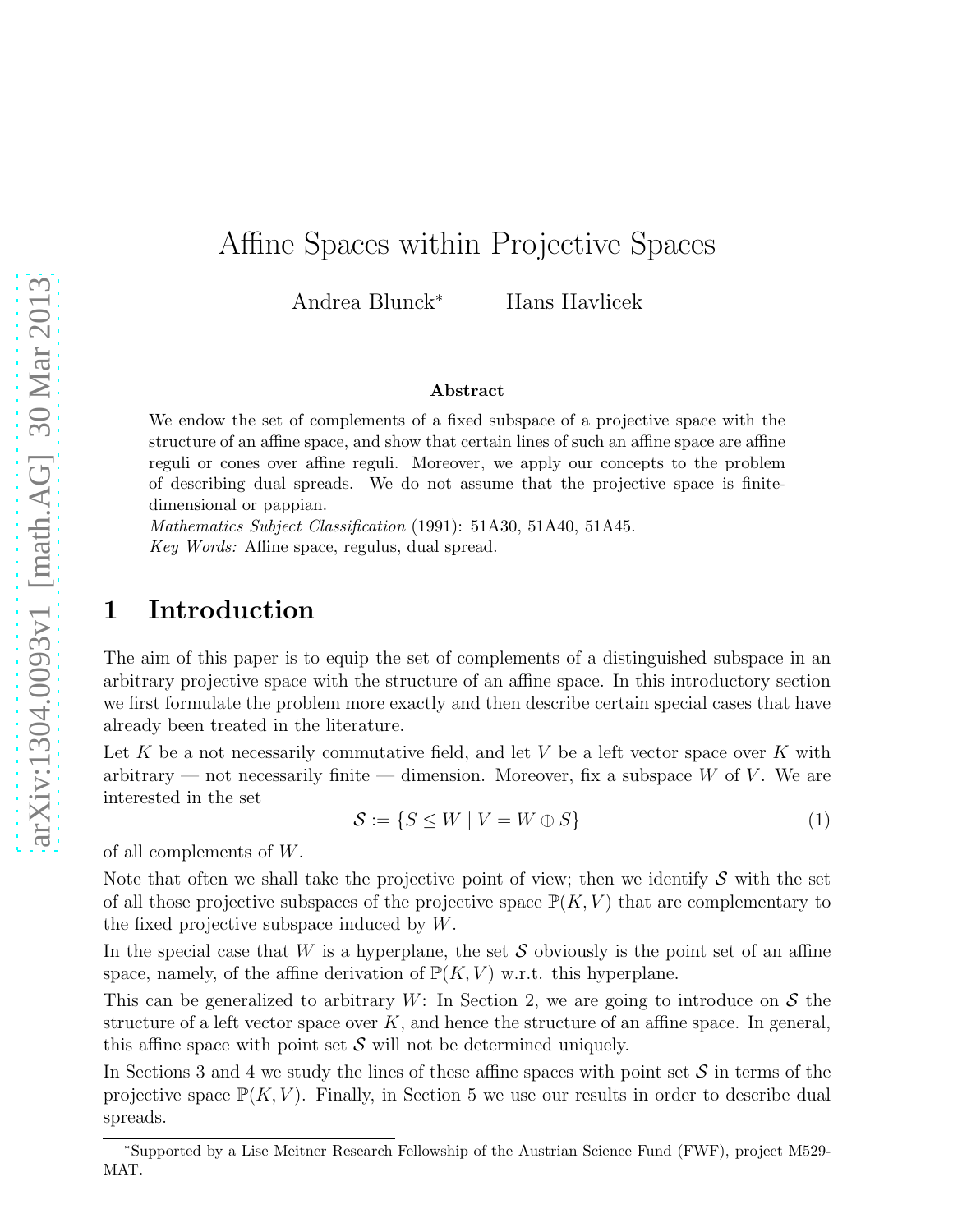For the case that K is commutative and V is finite-dimensional over  $K$ , the construction of the affine space on S seems to be due to J.G. Semple [14] (where  $K = \mathbb{R}, \mathbb{C}$ ). Independently, in [11] R. Metz shows that then S can be identified with the set of  $(n - k) \times k$ -matrices over K (where  $n = \dim V$  and  $k = \dim W$ ) and thus has the structure of a vector space over K in a natural way. The affine lines in S are "generalized reguli", i.e., reguli in quotient spaces within  $\mathbb{P}(K, V)$  (compare [11]). In certain special cases this is true in our more general situation as well.

Metz's construction is also used by A. Herzer in [7]. Moreover, in [7] and in [14] a representation of the affine space as a "stereographic projection" of the corresponding Grassmann variety is given. For applications in differential geometry see  $[1]$ ,  $[12]$ ,  $[15]$ .

In [5], the case of lines skew to a fixed one in projective 3-space is generalized to not necessarily pappian spaces via an explicit description of the lines (cf. also [6]). In [5] it is also indicated how to generalize the used approach to higher (but finite) dimensions. We will not follow these ideas here but generalize Metz's coordinatization method and results on reguli obtained in [3].

Finally we should mention that one could also interpret some results of this paper in terms of the extended concept of chain geometry introduced in [4].

# 2 Affine spaces with point set  $S$

Let W be a subspace of the left vector space V, and let S be the set of complements of W as introduced in (1). For our subsequent considerations we exclude the trivial cases that  $W = \{0\}$  or  $W = V$ . In both cases S has only one element and thus is a trivial affine space consisting of one single point.

Let  $U \in \mathcal{S}$  be a fixed complement of W. We are going to coordinatize the set  $\mathcal{S}$  by the set  $Hom(U, W)$  of all K-linear mappings  $U \to W$ , thus generalizing Metz's coordinatization by matrices. Note that what follows is independent of the choice of U.

Since  $V = W \oplus U$ , each endomorphism  $\varphi \in \text{End}(V)$  has the form

$$
v = w + u \mapsto (w^{\alpha} + u^{\gamma}) + (w^{\beta} + u^{\delta}),
$$

 $(w \in W, u \in U)$  with linear mappings  $\alpha: W \to W, \beta: W \to U, \gamma: U \to W, \delta: U \to U$ . So the endomorphism ring  $End(V)$  is isomorphic to the ring

$$
\left\{ \left( \begin{smallmatrix} \alpha & \beta \\ \gamma & \delta \end{smallmatrix} \right) \mid \alpha \in \text{End}(W), \beta \in \text{Hom}(W, U), \gamma \in \text{Hom}(U, W), \delta \in \text{End}(U) \right\},\
$$

equipped with the usual matrix addition and multiplication (compare [10], p. 643). We shall frequently identify  $End(V)$  with this matrix ring.

The stabilizer of our distinguished subspace W in the group  $Aut(V)$  is

$$
\left\{ \begin{pmatrix} \alpha & 0 \\ \gamma & \delta \end{pmatrix} \mid \alpha \in \text{Aut}(W), \gamma \in \text{Hom}(U, W), \delta \in \text{Aut}(U) \right\},\tag{2}
$$

where 0 denotes the zero mapping  $W \to U$ .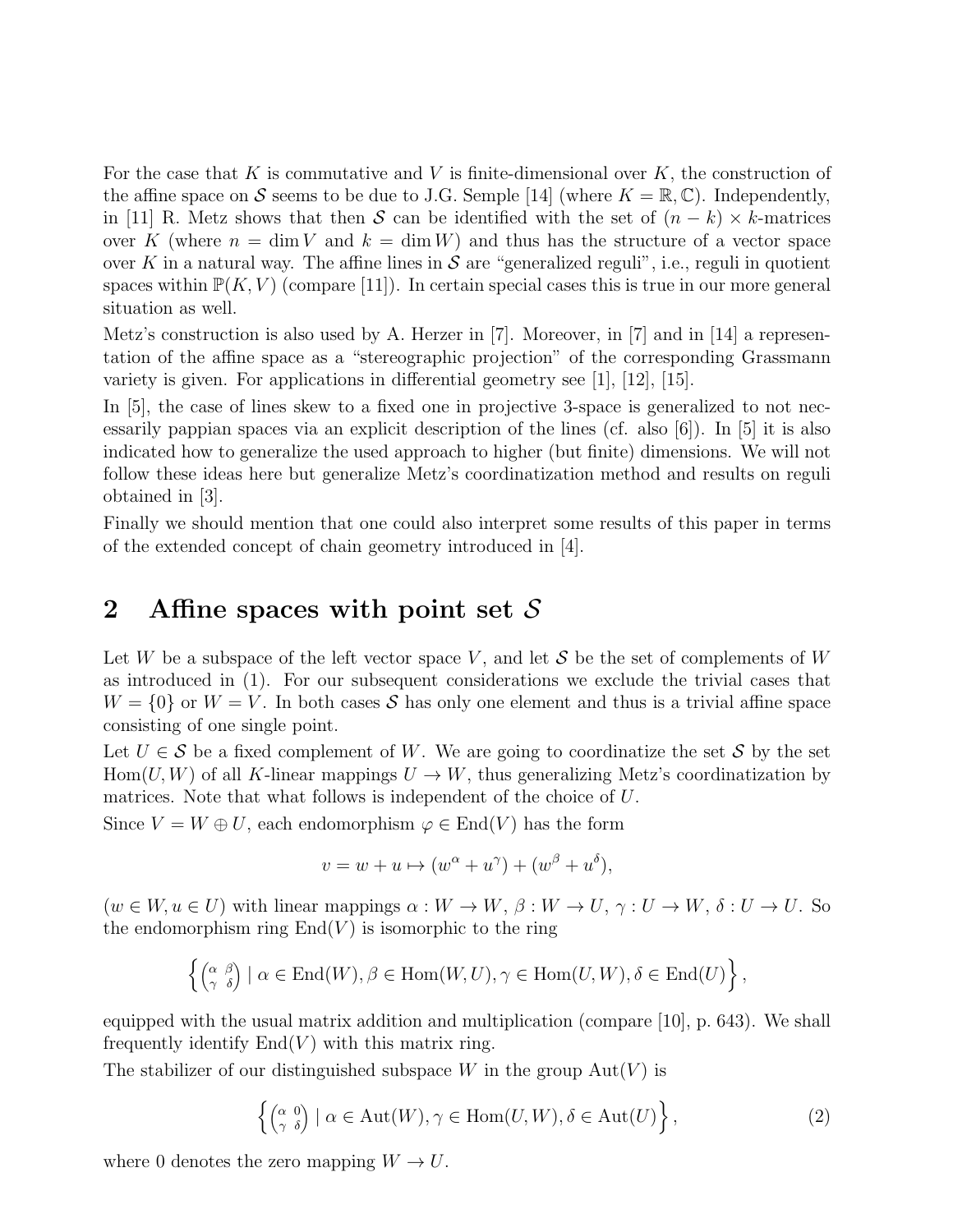Now consider an arbitrary complement of W, i.e., an element  $S \in \mathcal{S}$ . Because of  $V =$  $W \oplus U = W \oplus S$  there is a linear bijection  $\varphi : V \to V$  fixing W elementwise and mapping U to S. This means  $\varphi = \begin{pmatrix} 1 & 0 \\ \gamma & \delta \end{pmatrix}$ , where  $\gamma \in \text{Hom}(U, W)$ ,  $\delta \in \text{Aut}(U)$ , and  $1 = 1_W$  is the identity mapping on  $W$ . So

$$
S=U^{\varphi}=\{u^{\gamma}+u^{\delta}\mid u\in U\}=:U^{(\gamma,\delta)}.
$$

However, this description is not unique: We have  $U^{(\gamma,\delta)} = U^{(\gamma',\delta')}$  exactly if  $(\gamma',\delta') = (\rho\gamma,\rho\delta)$ for some  $\rho \in \text{Aut}(U)$ . In particular, since  $\delta$  is invertible, we may always assume  $\delta = 1 = 1_U$ . So we have

$$
\mathcal{S} = \{ U^{(\gamma,1)} \mid \gamma \in \text{Hom}(U,W) \}
$$

and we can identify S with  $\text{Hom}(U, W)$  via

$$
U^{(\gamma,1)} \mapsto \gamma. \tag{3}
$$

Note that instead of (3), we could also use the identification

$$
S \ni U^{(\gamma,1)} = U^{(\rho \gamma,\rho)} \mapsto \rho \gamma \in \text{Hom}(U,W),
$$

for any fixed  $\rho \in Aut(U)$ . One can easily check that this approach would yield essentially the same.

The abelian group  $(Hom(U, W), +)$  is a faithful left module over the ring End(U) w.r.t. composition of mappings. Hence any embedding of some not necessarily commutative field F into End(U) makes Hom(U, W) a left vector space over F. Analogously, Hom(U, W) is a faithful right module over  $End(W)$ , and any embedding  $F \hookrightarrow End(W)$  makes  $Hom(U, W)$  a right vector space over F.

We will consider only the case where  $Hom(U, W)$  becomes a left vector space over K. So we have to embed the field K into the endomorphism ring  $\text{End}(U)$ . In general, there are many possibilities for such embeddings. We will restrict ourselves to the following type:

- **Lemma 2.1** (a) Let  $(b_i)_{i\in I}$  be a basis of U. For each  $k \in K$  we define  $\lambda_k \in End(U)$ by  $b_i \mapsto kb_i$   $(i \in I)$ . The mapping  $\lambda: K \to \text{End}(U) : k \mapsto \lambda_k$  is an injective homomorphism of rings, and hence embeds the field  $K$  into the ring  $End(U)$ . The associated left scalar multiplication on  $\text{Hom}(U, W)$  is given by  $k \cdot \gamma := \lambda_k \gamma \in \text{Hom}(U, W)$ (for  $k \in K$ ,  $\gamma \in \text{Hom}(U, W)$ ).
	- (b) Let  $(b_i')$  $\mathcal{U}_i|_{i\in I}$  be another basis of U. Then the associated embedding  $\lambda' : K \to \text{End}(U)$  is given by  $\lambda' : k \mapsto \rho^{-1}\lambda_k\rho$ , where  $\rho \in \text{Aut}(U)$  is the unique linear bijection with  $b_i^{\rho} = b_i'$  $\frac{\prime}{i}$ .

Note that if K is commutative, then each  $\lambda_k$  is central in End(U), and hence any two embeddings of this type coincide. So in this case  $Hom(U, W)$  is a (left and right) vector space over K in a canonical way. The same holds if we consider  $Hom(U, W)$  as a vector space over the center  $Z$  of  $K$ .

The vector space structures on  $Hom(U, W)$  obtained in Lemma 2.1 can be carried over to the set  $S$  by using the identification (3):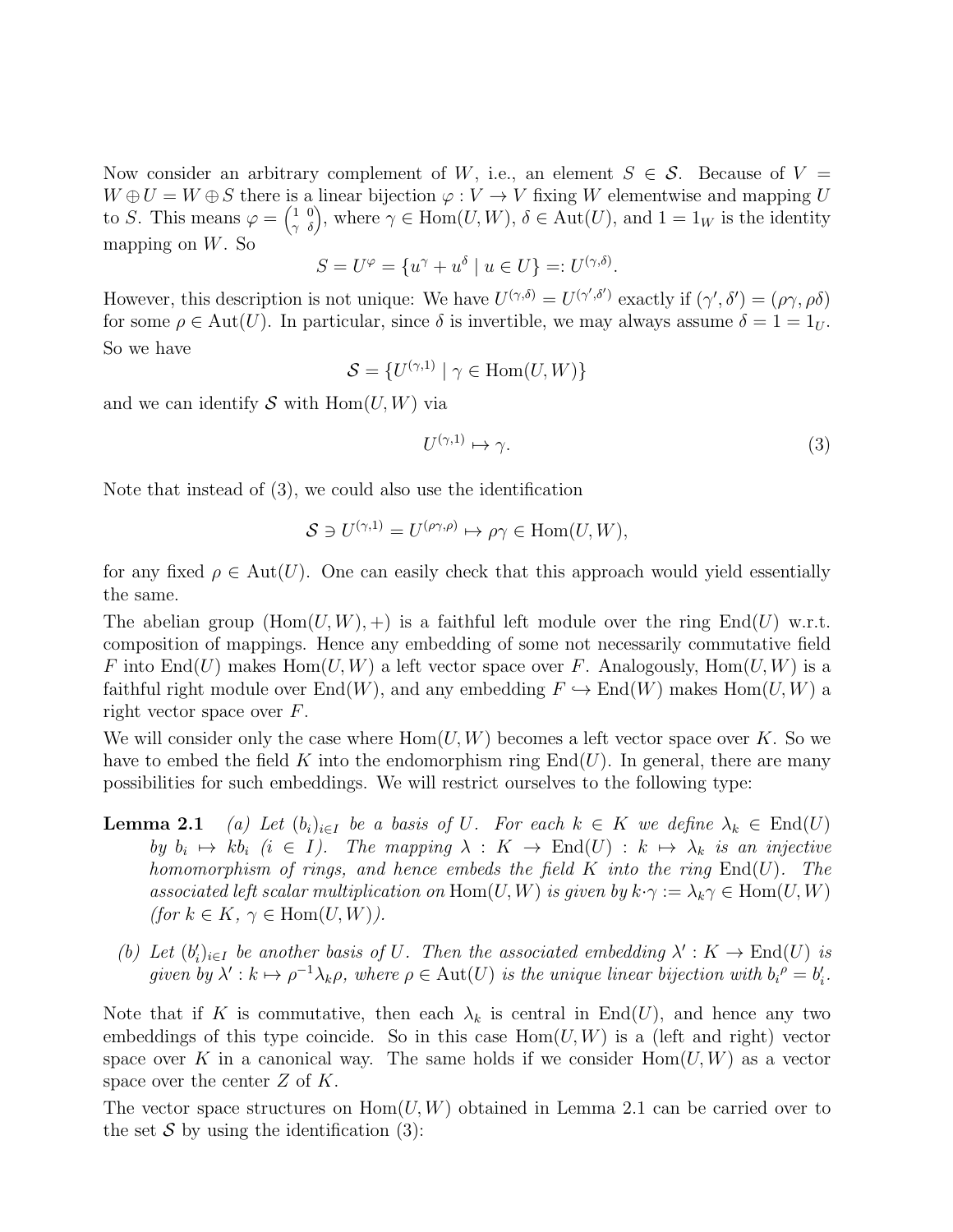**Proposition 2.2** Let  $(b_i)_{i\in I}$  be a basis of U, and let  $\lambda: K \to \text{End}(U)$  be the embedding associated to  $(b_i)_{i\in I}$  according to Lemma 2.1(a).

Then S is a left vector space over K, denoted by  $(\mathcal{S}, (b_i))$ , with addition

$$
U^{(\gamma,1)} + U^{(\eta,1)} = U^{(\gamma+\eta,1)}
$$

and scalar multiplication

$$
k \cdot U^{(\gamma,1)} = U^{(\lambda_k \gamma,1)}
$$

(where  $\gamma, \eta \in \text{Hom}(U, W)$ ,  $k \in K$ ).

Each vector space  $(\mathcal{S}, (b_i))$  gives rise to an affine space with point set S. This affine space will be denoted by  $\mathbb{A}(\mathcal{S},(b_i)).$ 

If the dimension of V is finite, say n, and dim  $W = k$ , then the affine space  $\mathbb{A}(\mathcal{S}, (b_i))$  is  $k(n-k)$ -dimensional. If dim  $V = \infty$ , then at least one of the subspaces W, U, and thus also  $A(S,(b_i))$ , is infinite-dimensional (compare Proposition 5.1 below).

Now we consider the action of certain elements of the stabilizer of W in Aut $(V)$  (i.e., the group (2)) on the affine spaces  $\mathbb{A}(\mathcal{S}, (b_i)).$ 

- **Lemma 2.3** (a) The group of all  $\begin{pmatrix} 1 & 0 \\ n & 1 \end{pmatrix}$ η 1 (with  $\eta \in \text{Hom}(U, W)$ ) induces on S the common translation group of all the affine spaces  $\mathbb{A}(\mathcal{S},(b_i))$ . This translation group is isomorphic to  $(\text{Hom}(U, W), +)$ , each translation has the form  $U^{(\gamma,1)} \mapsto U^{(\gamma+\eta,1)}$ .
	- (b) The group of all  $\begin{pmatrix} \alpha & 0 \\ 0 & 1 \end{pmatrix}$  (with  $\alpha \in \text{Aut}(W)$ ) induces linear automorphisms of all vector spaces  $(S,(b_i))$ . So all these mappings are collineations of all  $\mathbb{A}(S,(b_i))$ , they have the form  $U^{(\gamma,1)} \mapsto U^{(\gamma \alpha,1)}$ .
	- (c) The group of all  $\begin{pmatrix} 1 & 0 \\ 0 & 0 \end{pmatrix}$ 0 ρ (with  $\rho \in \text{Aut}(U)$ ) induces linear bijections  $(\mathcal{S}, (b_i)) \to (\mathcal{S}, (b_i^{\rho}))$ and hence isomorphisms between the associated affine spaces. In particular, this group acts transitively on the set of all affine spaces  $\mathbb{A}(\mathcal{S}, (b_i)).$

Proof: The mapping induced on S by the matrix  $\begin{pmatrix} \alpha & 0 \\ \eta & \rho \end{pmatrix}$  is given by  $U^{(\gamma,1)} \mapsto U^{(\gamma\alpha+\eta,\rho)} =$  $U^{(\rho^{-1}(\gamma\alpha+\eta),1)}$ . So assertions (a) and (b) are obvious. Moreover, a closer look at Lemma 2.1(b) yields assertion (c).  $\Box$ 

Note that the statements of Lemma 2.3 (a) and (b) are valid for arbitrary affine spaces with point set S that are based upon the abelian group  $(Hom(U, W), +)$ , equipped with a scalar multiplication by embedding K into  $End(U)$ : Of course all affine spaces of this type have  $(Hom(U, W), +)$  as translation group. Moreover,  $\gamma \mapsto \gamma \alpha$  ( $\alpha \in Aut(W)$ ) is an endomorphism of the left  $End(U)$ -module  $Hom(U, W)$  and hence induces a K-linear bijection w.r.t. all scalar multiplications under consideration.

The permutations of  $\mathcal S$  that appear in Lemma 2.3 are restrictions of projective collineations of  $\mathbb{P}(K, V)$  fixing the subspace W. This will become important later when studying the affine spaces  $\mathbb{A}(\mathcal{S}, (b_i))$  in terms of  $\mathbb{P}(K, V)$ .

In particular, Lemma 2.3(c) implies that any two of the affine spaces  $\mathbb{A}(\mathcal{S},(b_i))$  are projectively equivalent. Next we study under which conditions two of these affine spaces coincide.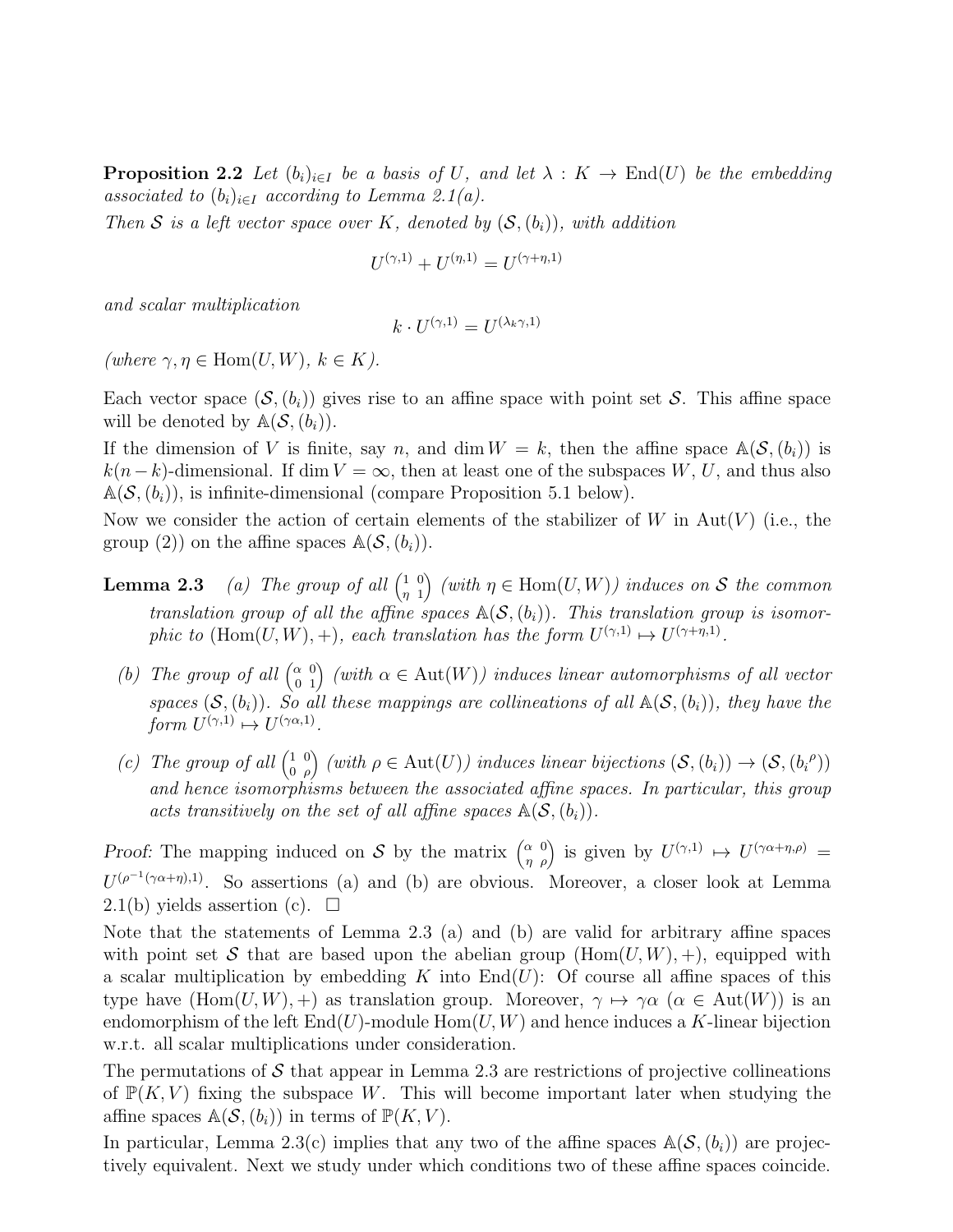**Lemma 2.4** Let  $(b_i)$  and  $(b'_i)$ (i) be bases of U. Then  $\mathbb{A}(\mathcal{S}, (b_i)) = \mathbb{A}(\mathcal{S}, (b_i')$  $\binom{r}{i}$ ) if, and only if, the unique element  $\rho \in \text{Aut}(U)$  with  $b'_i = b_i^{\rho}$  belongs to

$$
N := \{ \nu \in \text{Aut}(U) \mid \forall k \in K^* \; \exists l \in K^* : \nu \lambda_k = \lambda_l \nu \},
$$

which is the normalizer of the image  $(K^*)^{\lambda}$  of the multiplicative group  $K^*$  under the embedding  $\lambda$  in the group  $\text{Aut}(U)$ .

Proof: If the two affine spaces are affine lines, then they obviously coincide. In this case, we have dim  $W = \dim U = 1$ , and hence in particular  $\text{Aut}(U) = (K^*)^{\lambda} = N$ .

Otherwise, the two affine spaces coincide exactly if the identity on  $S$  is a K-semilinear bijection  $(S,(b_i)) \to (S,(b'_i))$  $\binom{1}{i}$ . Since both vector spaces have the same additive group, this is equivalent to the following:

$$
\exists \varphi \in \text{Aut}(K) \,\,\forall \gamma \in \text{Hom}(U, W) \,\,\forall k \in K: \lambda_k \gamma = \rho^{-1} \lambda_{k^{\varphi}} \rho \gamma \tag{4}
$$

The  $End(U)$ -module  $Hom(U, W)$  is faithful, whence (4) is equivalent to

$$
\exists \varphi \in \text{Aut}(K) \,\,\forall k \in K : \lambda_k = \rho^{-1} \lambda_{k} \varphi.
$$

This proves the assertion, because for each  $\nu \in N$  the mapping  $k \mapsto l$  (where  $\lambda_l = \nu \lambda_k \nu^{-1}$ ) is an automorphism of K.  $\Box$ 

We want to describe the group  $N$  in terms of the projective space. This will yield a projective characterization of the coincidence of two affine spaces of type  $\mathbb{A}(\mathcal{S}, (b_i)).$ 

We need the following two concepts:

Let X be a left vector space over K, and let  $(x_j)_{j\in J}$  be a basis of X. The set of all linear combinations of the  $x_j$ 's with coefficients in Z is called the Z-subspace of X with respect to  $(x_i)$ . The associated set of points of the projective space  $\mathbb{P}(K, X)$  is the *(projective)* Z-subspace of  $\mathbb{P}(K, X)$  with respect to  $(x_i)$ .

Now let Y be another left vector space over K, with basis  $(y_i)_{i\in I}$ . We call a linear mapping  $\zeta: X \to Y$  central w.r.t.  $(x_j)$  and  $(y_i)$ , if it maps each  $x_j$  into the Z-subspace of Y w.r.t.  $(y_i)$ . If in particular  $X = Y$  and  $(x_i) = (y_i)$ , then we say that  $\zeta$  is central w.r.t.  $(x_i)$ . Now we can formulate our next lemma.

**Lemma 2.5** The group N consists exactly of all products  $\lambda_m \zeta$ , where  $m \in K^*$  and  $\zeta \in$ Aut $(U)$  is central w.r.t.  $(b_i)$ .

This means that N consists of exactly those automorphisms of U that induce projective collineations of  $\mathbb{P}(K, U)$  leaving the projective Z-subspace w.r.t.  $(b_i)$  invariant.

Proof: We only prove the first assertion, because the second one is just a re-formulation. Obviously, all products  $\lambda_m \zeta$  belong to N. Conversely, consider  $\nu \in N$ . Fix one  $k \in K^*$ . Then there is an  $l \in k^*$  such that

$$
\forall i \in I : b_i^{\nu \lambda_k} = l b_i^{\nu}.
$$
\n
$$
(5)
$$

Let x be a coordinate (w.r.t.  $(b_i)$ ) of any  $b_j^{\nu}$ . Then (5) implies  $x_k = lx$ . Thus if we fix one such non-zero coordinate, say  $x_0$ , then  $x = x_0 z_k$ , where  $z_k$  centralizes k. But this holds true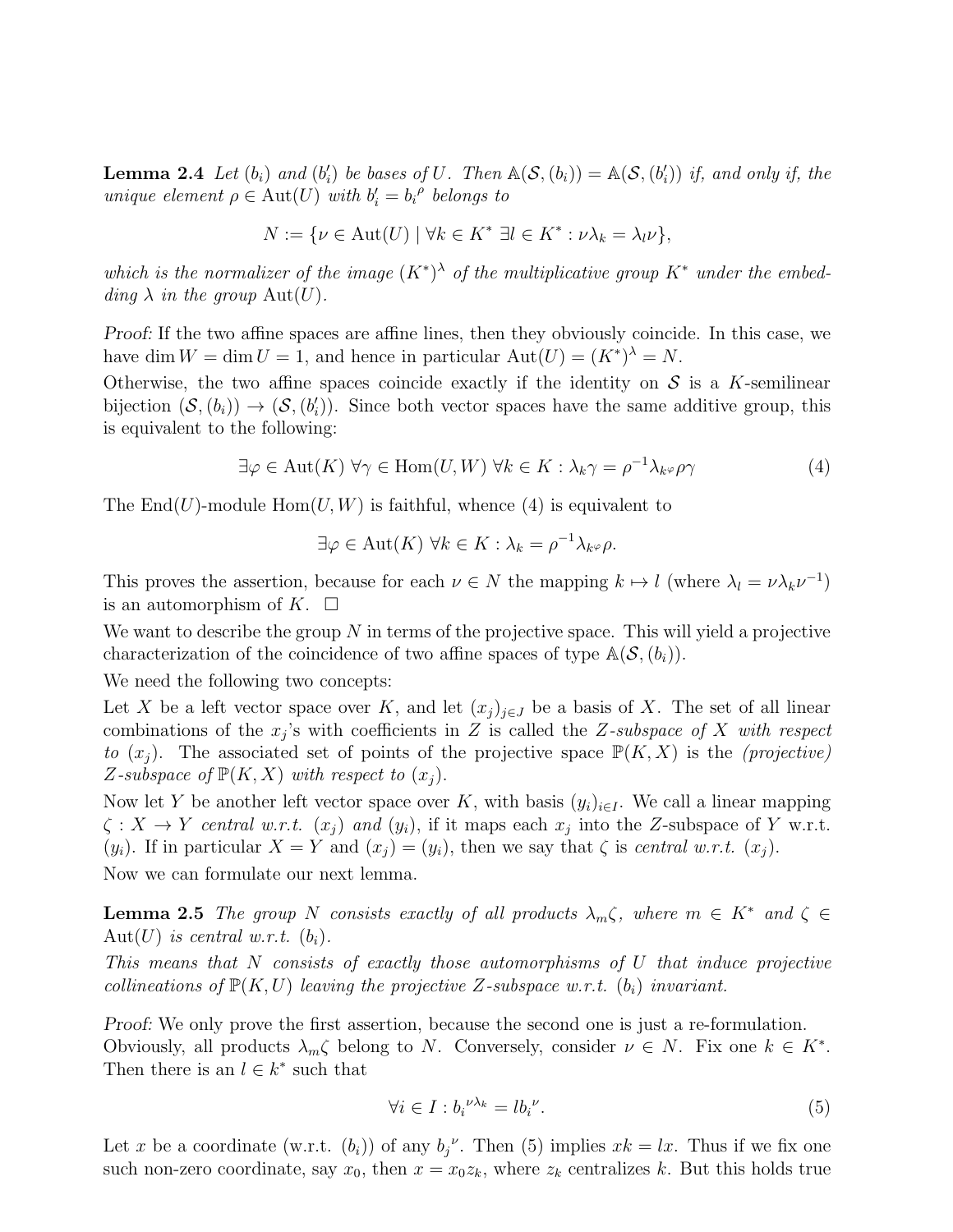for all  $k \in K^*$ , so that  $x \in x_0 Z$  for all coordinates x of all vectors  $b_j^{\nu}$ . Hence  $\nu = \lambda_m \zeta$ , where  $m = x_0$  and  $\zeta$  is central with  $b_i^{\zeta} = x_0^{-1}b_i^{\nu}$ .  $\Box$ 

The following is a direct consequence of Lemmas 2.4 and 2.5:

**Theorem 2.6** Let  $(b_i)$  and  $(b'_i)$ (i) be bases of U. Then  $\mathbb{A}(\mathcal{S}, (b_i)) = \mathbb{A}(\mathcal{S}, (b_i')$  $'_{i})$ ) if, and only if, the projective Z-subspaces of  $\mathbb{P}(K, U)$  w.r.t.  $(b_i)$  and  $(b'_i)$  $'_{i}$ ) coincide.

This means that actually the affine space  $\mathbb{A}(\mathcal{S}, (b_i))$  does not depend on the basis  $(b_i)$  but only on the associated projective Z-subspace of  $\mathbb{P}(K, U)$ .

A special case is the following: If dim  $U = 1$ , then there is exactly one projective Z-subspace in  $\mathbb{P}(K, U)$ , namely, the point U itself, and hence there is a unique affine space of type  $\mathbb{A}(\mathcal{S}, (b_i))$ . Of course this is the affine derivation w.r.t. the hyperplane W.

#### 3 The symmetric case

As mentioned in the introduction, we want to find out how the lines in the affine spaces  $\mathbb{A}(\mathcal{S},(b_i))$  look like in  $\mathbb{P}(K,V)$ . From now on we fix a basis  $(b_i)$  and write  $\mathbb{A} := \mathbb{A}(\mathcal{S},(b_i))$ for short. An arbitrary line of A has the form

$$
\ell(\alpha, \beta) := \{ U^{(\lambda_k \alpha + \beta, 1)} \mid k \in K \}
$$
\n
$$
(6)
$$

where  $\alpha, \beta \in \text{Hom}(U, W), \alpha \neq 0.$ 

In this section we study *symmetric case*, i.e., the case that  $W$  and its complement  $U$  are isomorphic. In this special situation we can use results obtained in [3]. In analogy with [3], we assume w.l.o.g. that  $V = U \times U$ ,  $W = U \times \{0\}$ , and identify U with  $\{0\} \times U$ .

In [3] the concept of a *regulus* in  $\mathbb{P}(K, V)$  is introduced, generalizing the well known definition for the pappian case (see, e.g., [8]) and also the definition for not necessarily pappian 3-space (cf.  $[13]$ ). It is shown in  $[3]$  that each regulus is the image of the *standard regulus* 

$$
\mathcal{R}_0 = \{W\} \cup \{U^{(\lambda_k, 1)} \mid k \in K\}
$$

under a projective collineation. In particular, any two elements of a regulus are complementary.

Obviously, the standard regulus equals the line  $\ell(1,0)$  of A, extended by W. We call such a set  $\mathcal{R} \setminus \{W\}$ , where  $\mathcal{R}$  is a regulus containing W, an *affine regulus* (w.r.t. W). Each affine regulus is a subset of  $S$ .

Moreover, we say that the line  $\ell(\alpha, \beta)$  of A is *regular*, if  $\alpha \in End(U)$  is invertible. Since two elements  $U^{(\gamma_1,1)}$  and  $U^{(\gamma_2,1)}$  are complementary if, and only if,  $\gamma_1 - \gamma_2$  is invertible (compare [2]), the regular lines are exactly the lines joining two complementary elements of  $S$ , and any two elements of such a line are complementary.

The following can be verified easily:

**Proposition 3.1** A line of  $A$  is regular, exactly if it is an affine regulus in  $\mathbb{P}(K, V)$ . In particular, the regular line  $\ell(\alpha, \beta)$  is the image of  $\mathcal{R}_0 \setminus \{W\}$  under the projective collineation induced by  $\begin{pmatrix} \alpha & 0 \\ \beta & 1 \end{pmatrix}$  $\beta$  1  $\big).$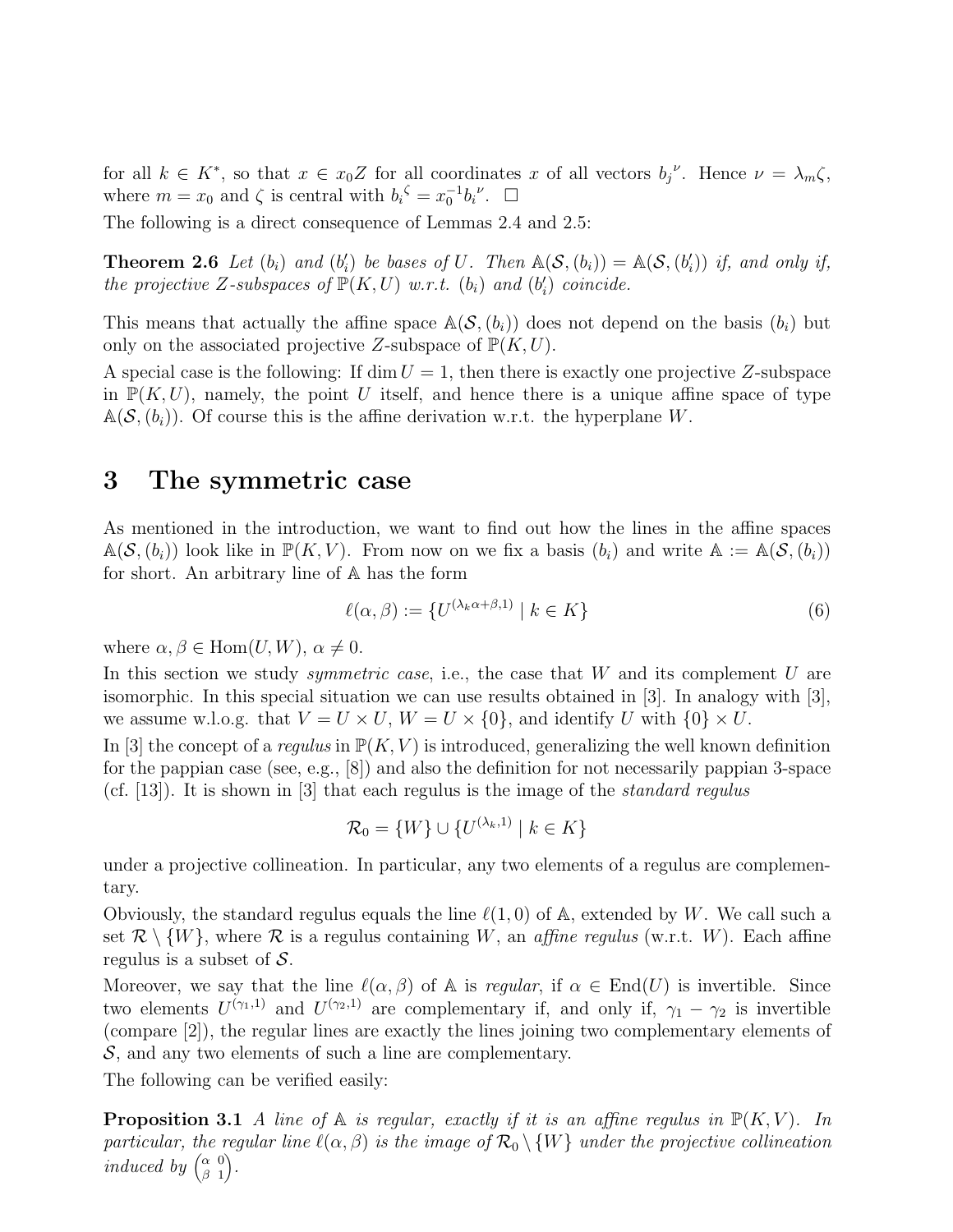Proposition 3.1 implies that the affine space A possesses a group of collineations that acts transitively on the set of regular lines, because by Lemma 2.3 the matrix  $\begin{pmatrix} \alpha & 0 \\ 0 & 1 \end{pmatrix}$  $\beta$  1 induces a collineation of A.

Now we are looking for an explicit geometric description of the regular lines as affine reguli. First we need some more information on reguli.

Recall that a line of  $\mathbb{P}(K, V)$  is called a *transversal* of a regulus R, if it meets each element of  $\mathcal R$  in exactly one point. Through each point on a transversal of  $\mathcal R$  there is a unique element of  $R$ . The transversals of the standard regulus can be specified easily:

**Remark 3.2** The set  $\mathcal{T}_0$  of transversals of  $\mathcal{R}_0$  consists exactly of the lines  $K(z, 0) \oplus K(0, z)$ , where  $z \neq 0$  belongs to the Z-subspace of U w.r.t.  $(b_i)$ .

Recall, moreover, that for any three elements  $U_1, U_2, U_3$  of a regulus R there is a perspectivity  $\pi: U_1 \to U_2$  with center  $U_3$  (compare [3] for our general case).

**Lemma 3.3** Let R be a regulus in  $\mathbb{P}(K, V)$ , let  $U_1, U_2, U_3 \in \mathbb{R}$  be pairwise different, and let  $T$  be the set of all transversals of  $R$ . Then the following holds:

- (a) The set  $\mathcal{T} \cap U_1 := \{T \cap U_1 \mid T \in \mathcal{T}\}\$ is a projective Z-subspace  $\mathcal{Z}(U_1)$  of  $U_1$ .
- (b) If  $\pi : U_1 \to U_2$  is the perspectivity with center  $U_3$ , then  $\mathcal{Z}(U_2) = \mathcal{Z}(U_1)^{\pi}$ . In particular,  $\mathcal{T} = \{ P \oplus P^{\pi} \mid P \in \mathcal{Z}(U_1) \}.$
- (c) The regulus  $\mathcal R$  is the set of all subspaces X satisfying the following conditions:
	- (i) Each  $T \in \mathcal{T}$  meets X in exactly one point, and X is spanned by  $\mathcal{T} \cap X$ .
	- (ii) If  $T_1 \leq T_2 + T_3$  holds for  $T_1, T_2, T_3 \in \mathcal{T}$ , then the points  $T_1 \cap X$ ,  $T_2 \cap X$ ,  $T_3 \cap X$ are collinear.

Proof: The assertions (a) and (b) follow directly from 3.2, because by [3] the group  $Aut(V)$ acts transitively on the set of triples  $(\mathcal{R}, U_1, U_2)$  where  $\mathcal{R}$  is a regulus and  $U_1, U_2$  are different elements of R.

(c): Choose  $T_1 \in \mathcal{T}$  and a point  $P_1 \in T_1$ . Then there is a unique  $Y \in \mathcal{R}$  through  $P_1$ . On the other hand, let X be any subspace through  $P_1$  satisfying (i) and (ii). We have to show that  $X = Y$ .

We first observe that for each  $T_2 \in \mathcal{T} \setminus \{T_1\}$  there is a  $T_3 \in \mathcal{T} \setminus \{T_1, T_2\}$  such that the point  $T_3 \cap Y$  lies on the line L joining  $T_1 \cap Y$  and  $T_2 \cap Y$ , since  $\mathcal T$  meets Y in a projective Z-subspace by (a). Then the transversals  $T_1, T_2, T_3$  all belong to the 3-space spanned by L and  $L^{\pi}$ , where  $\pi$  is the perspectivity mapping Y to another element of R, according to (b). Moreover, also by (b), any two transversals of R are skew, and hence we have  $T_1 \leq T_2 \oplus T_3$ . Thus the points  $T_i \cap X$  ( $i = 1, 2, 3$ ), that exist by (i), are collinear by (ii). Since there is a unique line through  $P_1 = T_1 \cap X$  meeting  $T_2$  and  $T_3$  (namely, the line L joining  $P_1$  and  $T_2 \cap Y = (P_1 \oplus T_3) \cap T_2$ , we obtain  $T_i \cap X = T_i \cap Y$ . Applying this to each  $T_2 \in \mathcal{T} \setminus \{T_1\}$ yields  $X = Y$ , because by (i) X is spanned by  $\mathcal{T} \cap X$ .  $\Box$ 

Using Lemma 3.3(c) one can reconstruct the regulus  $\mathcal R$  from its set of transversals.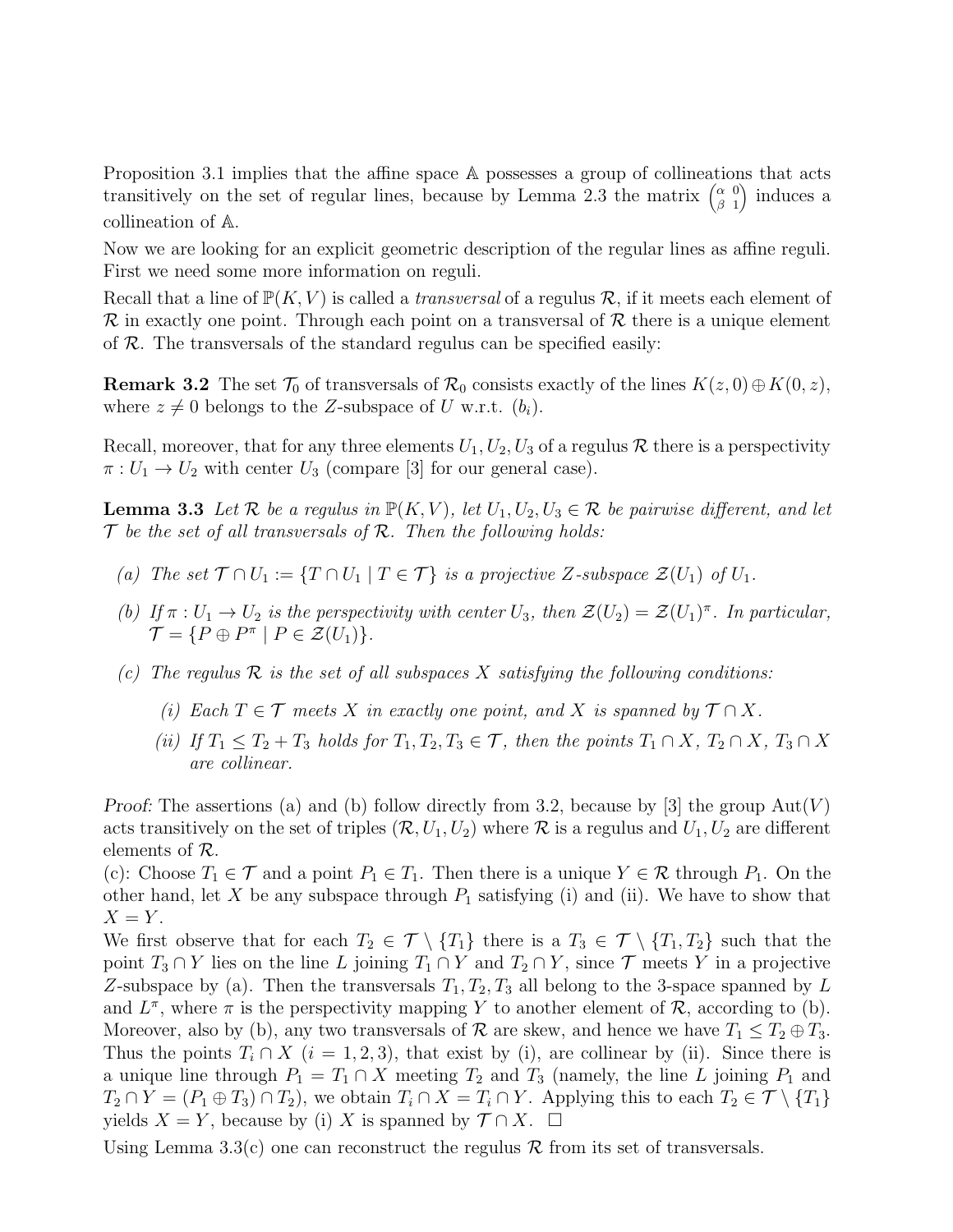Corollary 3.4 Every regulus is uniquely determined by the set of its transversals. More exactly: If  $\mathcal R$  and  $\mathcal R'$  are reguli with the same set of transversals, then  $\mathcal R = \mathcal R'$ .

Now consider a regulus R containing W, with transversal set  $\mathcal T$ . We associate to it the set

$$
W + \mathcal{T} := \{ W + T \mid T \in \mathcal{T} \}. \tag{7}
$$

Corollary 3.5 Let  $U_1$  and  $U_2$  be two different elements of S. Let R and R' be reguli containing W,  $U_1$ ,  $U_2$ , and let  $\mathcal T$  and  $\mathcal T'$  be their sets of transversals, respectively. Then  $W + \mathcal{T} = W + \mathcal{T}'$  implies  $\mathcal{R} = \mathcal{R}'$ .

Proof: Each transversal  $T \in \mathcal{T}$  is the line joining the points  $(W + T) \cap U_1$  and  $(W + T) \cap U_2$ . So our assumptions imply  $\mathcal{T} = \mathcal{T}'$  and hence  $\mathcal{R} = \mathcal{R}'$ , by Corollary 3.4.  $\Box$ 

From now on, let  $\mathcal{Z}(U)$  be the projective Z-subspace of U w.r.t.  $(b_i)$ . Recall that by Theorem 2.6 it is  $\mathcal{Z}(U)$  rather than  $(b_i)$  that determines the affine space A. We set

$$
W + \mathcal{Z}(U) := \{ W + P \mid P \in \mathcal{Z}(U) \}.
$$

The following is clear by 3.2:

**Lemma 3.6** Let  $\mathcal{T}_0$  be the set of transversals of  $\mathcal{R}_0$ . Then  $W + \mathcal{T}_0 = W + \mathcal{Z}(U)$ .

Now we turn back to the affine reguli that are lines of A. Note that by Proposition 3.1 such a line is necessarily regular.

**Theorem 3.7** Let R be a regulus containing W, and let T be its set of transversals. Then  $\mathcal{R}\setminus\{W\}$  is a regular line of  $\mathbb{A}$ , exactly if

$$
W + \mathcal{T} = W + \mathcal{Z}(U). \tag{8}
$$

Proof: Let  $\mathcal{R}\setminus\{W\}$  be the regular line  $\ell(\alpha,\beta)$ . Then Proposition 3.1 implies  $\mathcal{R}=\mathcal{R}_0^{\varphi}$ , with  $\varphi$  induced by  $\begin{pmatrix} \alpha & 0 \\ \beta & 1 \end{pmatrix}$  $\beta$  1 ). Hence also  $\mathcal{T} = \mathcal{T}_0^{\varphi}$ , and we compute  $W + \mathcal{T} = W + \mathcal{T}_0^{\delta} = (W + \mathcal{T}_0)^{\delta} =$  $W + \mathcal{T}_0$ . Now Lemma 3.6 yields (8).

Conversely, let  $\mathcal R$  be a regulus as in the assertion. Choose complementary  $U_1, U_2 \in \mathcal R \setminus \{W\}.$ They are joined by a regular line  $\ell(\alpha, \beta)$ , which is an affine regulus  $\mathcal{R}' \setminus \{W\}$  with transversal set satisfying (8). So Corollary 3.5 yields  $\mathcal{R} = \mathcal{R}'$  and thus  $\mathcal{R} \setminus \{W\} = \ell(\alpha, \beta)$ .  $\Box$ 

**Corollary 3.8** Let  $U_1, U_2 \in \mathcal{S}$  be complementary. Then the regular line in  $\mathbb{A}$  joining  $U_1$  and  $U_2$  is  $\mathcal{R} \setminus \{W\}$ , where  $\mathcal R$  is the unique regulus containing  $W$ ,  $U_1$ ,  $U_2$  that has a transversal set  $\mathcal T$  satisfying  $W + \mathcal T = W + \mathcal Z(U)$ .

#### 4 The general case

Now we turn back to the general case that  $V = W \oplus U$  for arbitrary W and U. We want to investigate the lines in  $A = A(S_i(b_i))$ . They all have the form  $\ell(\alpha, \beta)$  as introduced in (6).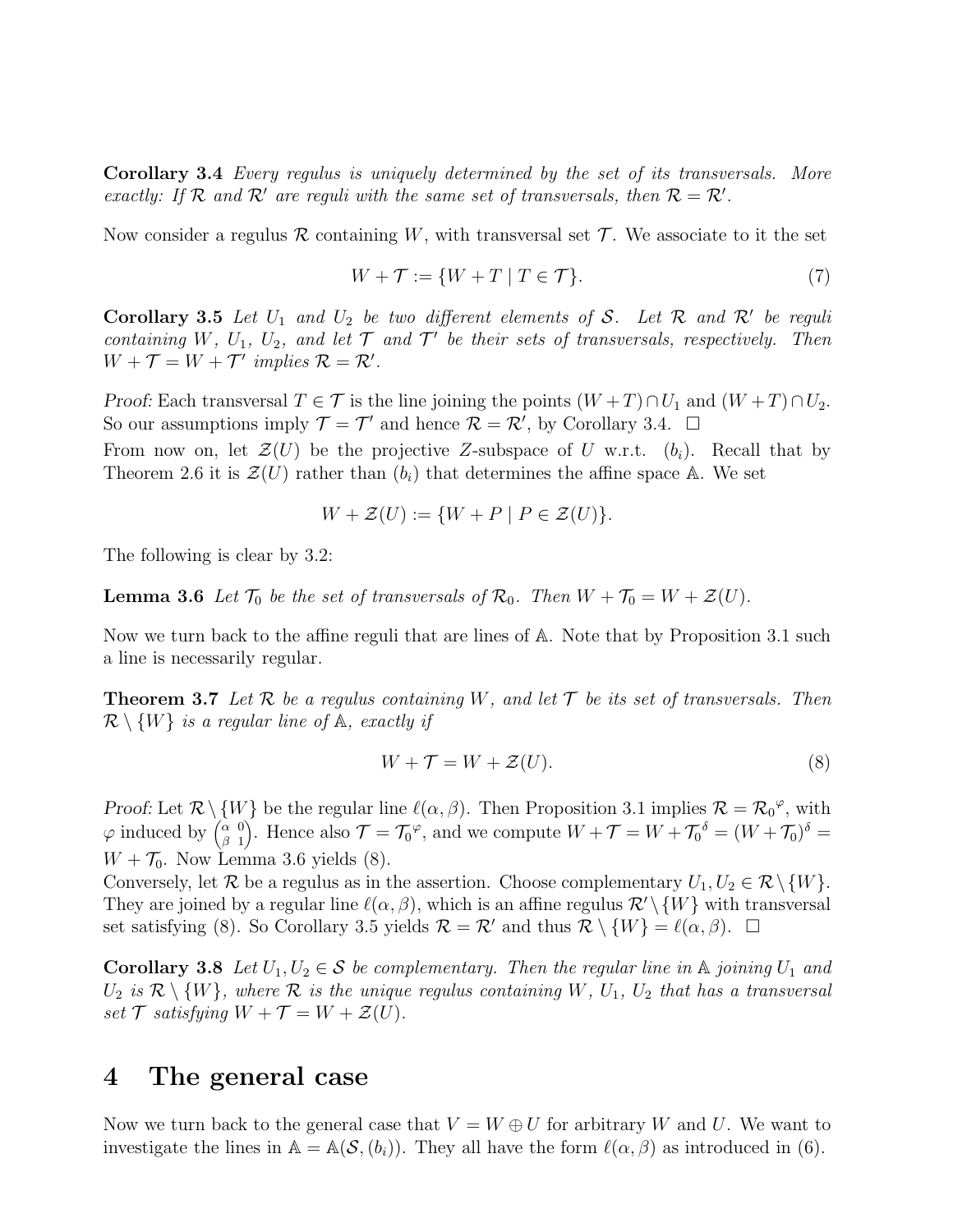It is sufficient to consider the lines containing  $U = U^{(0,1)}$ , i.e., the lines of type  $\ell(\alpha,0)$ , because the other lines are images of these under the translation group introduced in Lemma 2.3(a). More exactly, the line  $\ell(\alpha,0)$  is mapped by  $\begin{pmatrix} 1 & 0 \\ 0 & 1 \end{pmatrix}$  $\beta$  1 ) to the line  $\ell(\alpha, \beta)$ . These translations can also be considered as collineations of the projective space  $\mathbb{P}(K, V)$  that fix all points of and all subspaces through the projective subspace induced by  $W$ . On the other hand, each projective collineation fixing all points of and all subspaces through  $W$  and mapping  $U$  to  $U^{(\beta,1)}$  is induced by a matrix  $\begin{pmatrix} z & 0 \\ 0 & 1 \end{pmatrix}$  $\beta$  1 ) with  $z \in Z^*$  and hence maps  $\ell(\alpha,0)$  to  $\ell(\alpha,\beta)$ . Thus we have obtained:

**Lemma 4.1** The line  $\ell(\alpha, \beta)$  of  $\mathbb A$  is the image of  $\ell(\alpha, 0)$  under each projective collineation of  $\mathbb{P}(K, V)$  that fixes all points of and all subspaces through W and maps U to  $U^{(\beta,1)}$ .

We need the following slight generalization of Lemma 2.3(b):

**Lemma 4.2** Let  $V_1 = W_1 \oplus U$  and  $V_2 = W_2 \oplus U$  be left vector spaces over K. Let  $S_j$  be the set of complements of  $W_j$  in  $V_j$ , and let  $\mathbb{A}_j = \mathbb{A}(\mathcal{S}_j, (b_i))$  be the associated affine space  $(j = 1, 2)$ . If  $\alpha : W_1 \to W_2$  is linear, then also

$$
\hat{\alpha}: V_1 \to V_2: w_1 + u \mapsto w_1^{\alpha} + u
$$

is linear. The induced mapping on  $S_1$ , given by

$$
U^{(\gamma,1)} \mapsto U^{(\gamma\alpha,1)},\tag{9}
$$

and also denoted by  $\hat{\alpha}$ , is a linear mapping  $(\mathcal{S}_1,(b_i)) \to (\mathcal{S}_2,(b_i))$  and hence a homomorphism of affine spaces  $\mathbb{A}_1 \to \mathbb{A}_2$ , *i.e.*, *it maps lines to lines or points and preserves parallelity.* 

We apply this to  $V_1 = U \times U$  with  $W_1 = U \times \{0\}$ ,  $U = \{0\} \times U$ , and  $V_2 = V = W \oplus U$ , and thus obtain from Proposition 3.1:

**Proposition 4.3** The line  $\ell(\alpha, 0)$  is the image of the standard affine regulus  $\mathcal{R}_0 \setminus \{(U \times \{0\})\}$ in  $\mathbb{P}(K, U \times U)$  under the linear mapping  $\hat{\alpha}: U^{(\gamma,1)} \mapsto U^{(\gamma \alpha,1)}$ .

Since the linear mapping  $\hat{\alpha}$  is defined on the whole vector space  $V_1 = U \times U$ , and thus on  $\mathbb{P}(K, U \times U)$ , we can make a statement on the image of the transversals of  $\mathcal{R}_0$  under  $\hat{\alpha}$ .

**Proposition 4.4** Let  $\ell(\alpha, 0)$  be a line of  $\mathbb A$  and let  $\mathcal{R}_0$  be the standard regulus in  $\mathbb P(K, U \times U)$ . Then the set  $\mathcal{T}_0$  of transversals of  $\mathcal{R}_0$  is mapped by  $\hat{\alpha}$  onto a set  $\mathcal{T} = \mathcal{T}_0^{\hat{\alpha}}$  of points and lines in  $\mathbb{P}(K, V)$ , such that the following holds:

- (a) If  $T \in \mathcal{T}$  is a point, then each element of  $\ell(\alpha,0)$  contains T.
- (b) If  $T \in \mathcal{T}$  is a line, then T is a transversal of  $\ell(\alpha,0)$ , i.e., T meets W and the mapping  $\ell(\alpha, 0) \cup \{W\} \to T : X \mapsto X \cap T$  is a bijection.

Proof: This is a direct consequence of the fact that  $\hat{\alpha}$  is linear and each restriction  $\hat{\alpha}|_{U^{(\gamma,1)}}$ :  $U^{(\gamma,1)} \to U^{(\gamma \alpha,1)}$  is a bijection.  $\Box$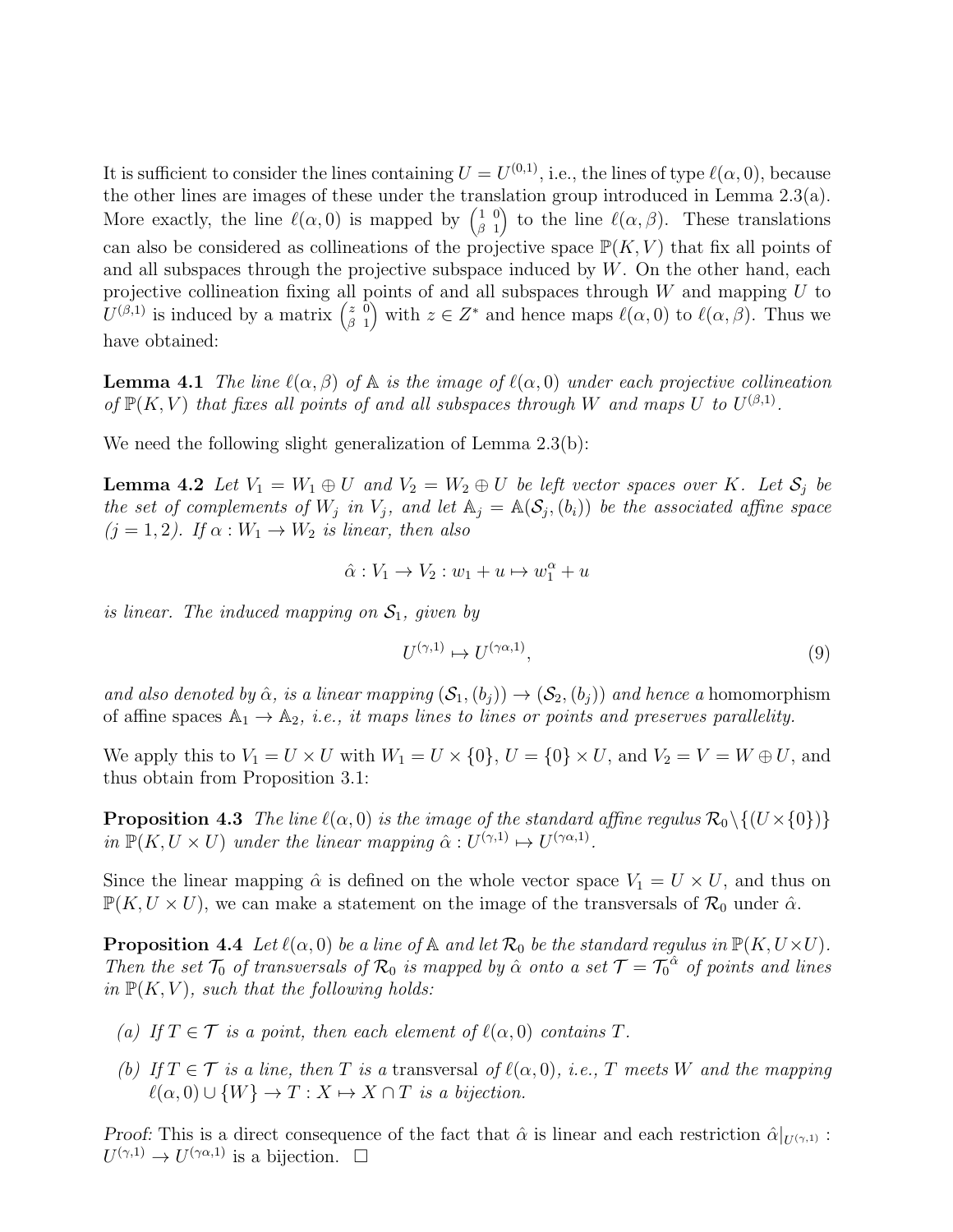One can also compute the set  $\mathcal{T} = \mathcal{T}_0^{\hat{\alpha}}$  explicitly: By 3.2, each transversal  $T \in \mathcal{T}_0$  has the form  $T = K(z, 0) \oplus K(0, z)$  for some  $z \neq 0$  in the Z-subspace of U w.r.t.  $(b_i)$ . Its image is  $T^{\hat{\alpha}} = Kz^{\alpha} + Kz$ , which is a point exactly if  $z \in \text{ker}(\alpha)$ .

The points of the line  $\ell(\alpha,0)$  are the subspaces  $U^{(\lambda_k \alpha,1)} = \{u^{\lambda_k \alpha} + u \mid u \in U\}$  with  $k \in K$ . In particular, they all belong to the projective space over  $\text{im}(\alpha) \oplus U \leq V$ . Using Lemma 4.2, we can interpret this as follows:

**Remark 4.5** The line  $\ell(\alpha, 0)$  is a line in the affine space  $\mathbb{A}_0 = \mathbb{A}(\mathcal{S}_0, (b_i))$  of complements of  $\text{im}(\alpha)$  in  $\text{im}(\alpha)\oplus U$ . The affine space  $\mathbb{A}_0$  is embedded into A via  $\hat{\iota}$ , where  $\iota$  is the inclusion mapping im( $\alpha$ )  $\hookrightarrow$  W. We will not distinguish between  $\ell(\alpha,0)$  as a line in  $\mathbb{A}_0$  and  $\ell(\alpha,0)$  as a line in A.

If  $\alpha$  is injective, then the mappings  $\alpha : U \to \text{im}(\alpha)$  and  $\hat{\alpha} : U \times U \to \text{im}(\alpha) \oplus U$  are linear bijections. In particular,  $\hat{\alpha}$  induces an isomorphism of projective spaces  $\mathbb{P}(K, U \times U) \rightarrow$  $\mathbb{P}(K, \text{im}(\alpha) \oplus U)$ , and  $\ell(\alpha, 0)$  is the image of the standard affine regulus in  $\mathbb{P}(K, U \times U)$ under this isomorphism. This, together with Corollary 3.8, yields the following:

**Proposition 4.6** If  $\alpha \in \text{Hom}(U, W)$  is injective, then  $\ell(\alpha, 0)$  is an affine regulus in the projective subspace  $\mathbb{P}(K, \text{im}(\alpha) \oplus U)$  of  $\mathbb{P}(K, V)$ .

The associated regulus  $\ell(\alpha, 0) \cup \{im(\alpha)\}\$ is the unique regulus in  $\mathbb{P}(K, im(\alpha) \oplus U)$  containing  $\text{im}(\alpha)$ , U, and  $U^{(\alpha,1)}$  that has a transversal set  $\mathcal T$  satisfying  $\text{im}(\alpha) + \mathcal T = \text{im}(\alpha) + \mathcal Z(U)$ .

We need another type of homomorphism between affine spaces  $\mathbb{A}(\mathcal{S},(b_i))$ :

**Lemma 4.7** Let  $V_1 = W \oplus U_1$  and  $V_2 = W \oplus U_2$  be left vector spaces over K. Let  $S_j$  be the set of complements of W in  $V_j$ , let  $(b_i^{(j)})$  $\hat{h}_i^{(j)}$ ) be a basis of  $U_j$ , and let  $\mathbb{A}_j = \mathbb{A}(\mathcal{S}_j, (b_i^{(j)})$  $\binom{(\mathcal{J})}{i}$  be the associated affine space  $(j = 1, 2)$ .

If  $\delta: U_1 \to U_2$  is central w.r.t.  $(b_j^{(1)})$  $j^{(1)}$ ) and  $(b_j^{(2)}$  $j^{(2)}$ ), then

$$
\delta^* : \mathcal{S}_2 \to \mathcal{S}_1 : U_2^{(\eta,1)} \mapsto U_1^{(\delta \eta,1)}
$$

is a linear mapping  $(S_2, (b_i^{(2)})$  $\hat{\mathcal{S}}_i^{(2)}$ ))  $\rightarrow (\mathcal{S}_1, (b_i^{(1)})$  $\binom{1}{i}$ ) and hence a homomorphism of affine spaces  $\mathbb{A}_2 \rightarrow \mathbb{A}_1$ .

Proof: Let  $\lambda^{(j)}$  be the embedding of K into End $(U_j)$  w.r.t.  $(b_i^{(j)})$  $i^{(j)}$ ). Using that  $\delta$  is central, we obtain  $\lambda_k^{(2)}$  $\lambda_k^{(2)}\delta = \delta\lambda_k^{(1)}$  for each  $k \in K$ . This implies that  $\delta^*$  is linear.  $\Box$ If  $\delta: U_1 \to U_2$  and  $\rho: U_2 \to U_3$  are central linear mappings w.r.t. given bases, then the associated homomorphisms of affine spaces obviously satisfy the condition

$$
(\delta \rho)^* = \rho^* \delta^*.
$$
 (10)

We apply Lemma 4.7 and formula (10) to central subspaces of U. A subspace  $U' \leq U$  is called *central* (w.r.t. the fixed basis  $(b_i)$ ), if it possesses a basis of Z-linear combinations of the  $b_i$ 's. For the investigation of  $A$  it suffices (by Theorem 2.6) to consider central subspaces with basis  $(b_j)_{j\in J}$ , where  $J\subseteq I$ . Note that for each subspace of U one can find a complement that is central in  $U$ .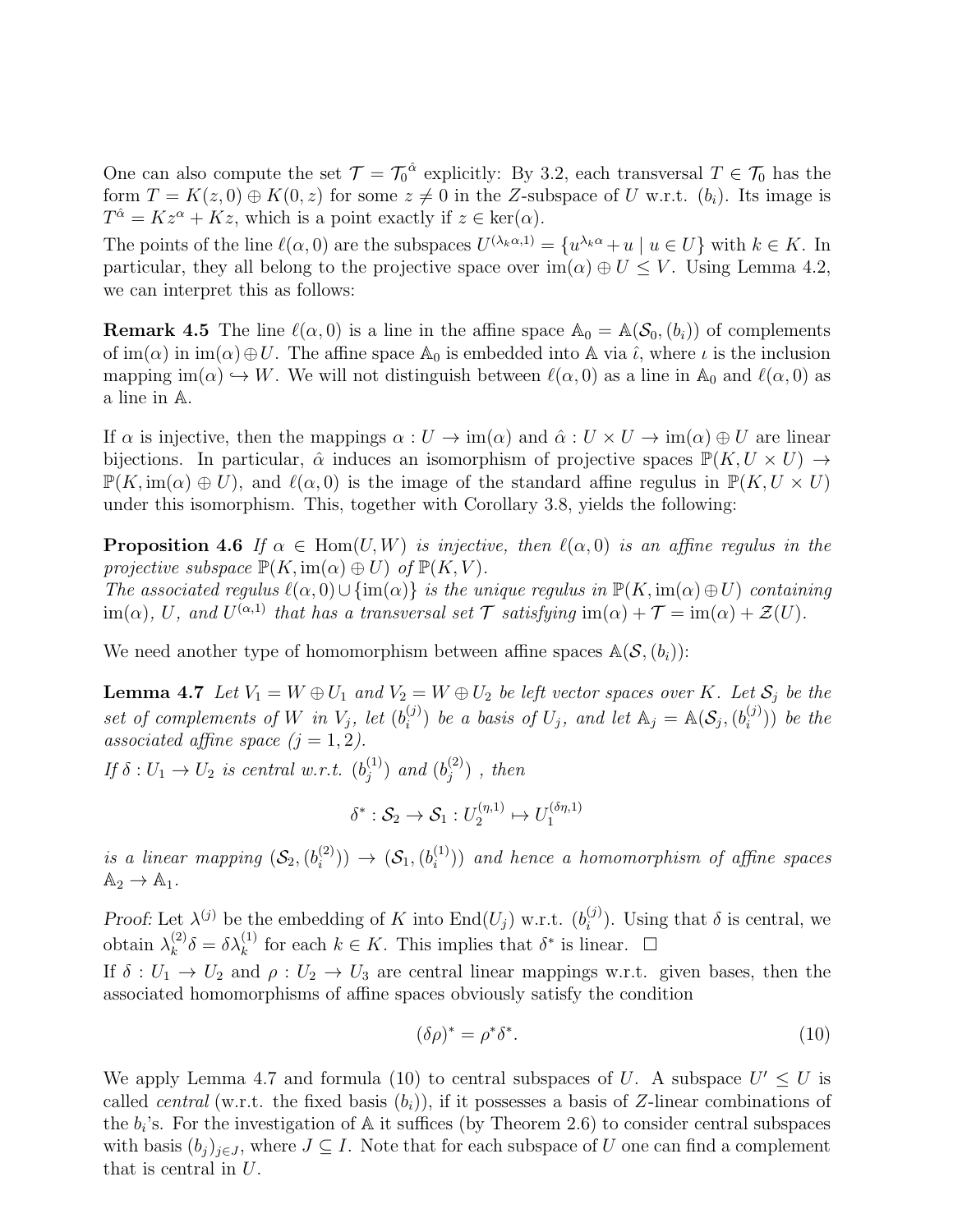**Lemma 4.8** Let U' be a central subspace of U with basis  $(b_j)_{j \in J}$ , let S' be the set of complements of W in  $W \oplus U'$ , and let  $\mathbb{A}' = \mathbb{A}(\mathcal{S}', (b_j))$  be the associated affine space. Then the following statements hold:

(a) The inclusion mapping  $\iota: U' \hookrightarrow U$  is central  $(w.r.t. (b_j)_{j\in J}$  and  $(b_i)_{i\in I}$ ). The associated homomorphism  $\iota^* : \mathbb{A} \to \mathbb{A}'$  is the "intersection mapping"

$$
U^{(\eta,1)} \mapsto U^{(\eta,1)} \cap (W \oplus U').
$$

(b) For any central complement C of U' the projection  $\pi : U \to U'$  with kernel C is central. The associated homomorphism  $\pi^*: A' \to A$  is the "join mapping"

$$
U'^{(\eta',1)} \mapsto U'^{(\eta',1)} \oplus C.
$$

(c) The mapping  $\pi^* \iota^*$  is the identity on  $\mathbb{A}'$ . So  $\pi^*$  is injective and  $\iota^*$  is surjective.

Proof: (a): The definition of  $\iota^*$  yields  $(U^{(\eta,1)})^{\iota^*} = \{(u'^\eta, u') \mid u' \in U'\} = U^{(\eta,1)} \cap (W \oplus U')$ . (b): We compute  $(U'^{(\eta',1)})^{\pi^*} = \{(u'^{\eta'}, u' + c) \mid u' \in U', c \in C\} = U'^{(\eta',1)} \oplus C.$ (c): This follows from (10), since  $\iota \pi = 1_{U'}$ .  $\Box$ 

The following corollary will be important later:

**Corollary 4.9** Let  $C$  be a central subspace of  $U$ . Then the set

$$
\mathcal{S}/C := \{ S \in \mathcal{S} \mid C \leq S \}
$$

is an affine subspace of A.

Proof: Let  $U' \leq U$  be any central complement of C, let A' be the affine space associated to  $W \oplus U'$ , and let  $\pi$  be the projection onto U' with kernel C. By Lemma 4.8, the linear injection  $\pi^*$  embeds the affine space A' into A, and the image  $\mathbb{A}^{\prime\pi^*}$  equals  $\mathcal{S}/C$ .  $\square$ 

Lemma 4.8(a) enables us to investigate the lines of A by means of their intersections with subspaces  $W \oplus U'$ , where U' is central in U. For every  $\ell(\alpha,0)$  we choose an appropriate maximal central  $U'$  and investigate

$$
\ell(\alpha,0) \cap (W \oplus U') := \{ X \cap (W \oplus U') \mid X \in \ell(\alpha,0) \}.
$$

By  $\mathcal{Z}(U')$  we denote the projective Z-subspace of  $\mathbb{P}(K, U')$  w.r.t. the central basis of U'.

**Theorem 4.10** Let  $\ell(\alpha, 0)$  be a line of  $\mathbb{A}$ , and let  $U' \leq U$  be a central complement of  $\ker(\alpha)$ . Then the intersection

$$
\ell(\alpha,0) \cap (W \oplus U') = \ell(\alpha,0) \cap (\text{im}(\alpha) \oplus U')
$$

is an affine regulus in  $\mathbb{P}(K,\mathrm{im}(\alpha)\oplus U') \cong \mathbb{P}(K,U'\times U')$ . The associated regulus  $\mathcal R$  is the unique one containing  $\text{im}(\alpha)$ , U', U'<sup>( $\alpha$ ,1)</sup> that has a transversal set  $\mathcal T$  satisfying  $\text{im}(\alpha) + \mathcal T =$  $\text{im}(\alpha) + \mathcal{Z}(U').$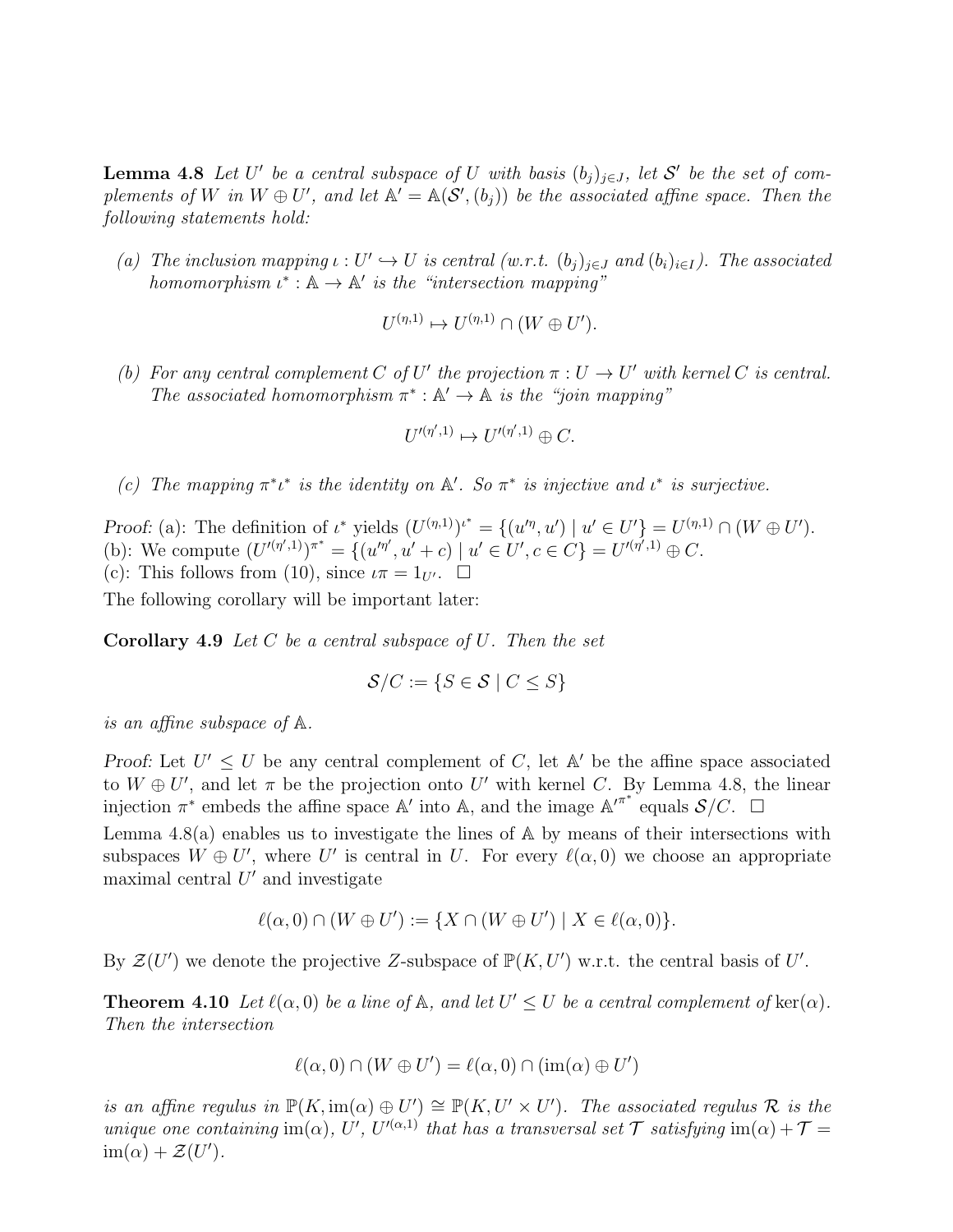Proof: By Lemma 4.8(a) and Remark 4.5, the set  $\ell(\alpha,0) \cap (\text{im}(\alpha) \oplus U')$  is a line in the affine space A' associated to  $\text{im}(\alpha) \oplus U'$ , namely  $\ell(\iota \alpha, 0)$ , where  $\iota: U' \hookrightarrow U$  is the inclusion. Since U' is complementary to ker( $\alpha$ ), we have that  $\iota \alpha : U' \to \text{im}(\alpha)$  is a bijection, whence  $\ell(\iota \alpha, 0)$ is a regular line in  $\mathbb{A}'$ . The rest follows from Corollary 3.8.  $\Box$ 

Of course a similar statement holds for each central subspace U' that is skew to ker( $\alpha$ ). Then the intersection of  $\ell(\alpha,0)$  with  $U'^{\alpha} \oplus U'$  is an affine regulus in  $\mathbb{P}(K, U'^{\alpha} \oplus U')$ . A special case is  $U' = Kz$ , with central  $z \in U \setminus \text{ker}(\alpha)$ , which leads to a transversal of  $\ell(\alpha, 0)$  as described in Proposition 4.4(b).

Now we consider the kernel of  $\alpha$ . Note that ker $(\alpha)$  — like any other subspace of  $U$  contains a unique maximal central subspace.

**Theorem 4.11** Let  $\ell(\alpha, 0)$  be a line of A, and let M be the maximal central subspace of  $\ker(\alpha)$ . Moreover, let U' be a central complement of  $\ker(\alpha)$  and let R be the regulus in  $\mathbb{P}(K, \text{im}(\alpha) \oplus U')$  appearing in Theorem 4.10. Then the following statements hold:

(a) The set  $\ell(\alpha,0)$  is entirely contained in

$$
\mathcal{S}/M = \{ S \in \mathcal{S} \mid M \leq S \}.
$$

(b) The intersection  $\ell(\alpha,0) \cap (\text{im}(\alpha) \oplus U' \oplus M)$  is the cone with vertex M over the affine regulus  $\mathcal{R} \setminus \{\text{im}(\alpha)\}\$ , i.e., the set

$$
\{X \oplus M \mid X \in \mathcal{R}, X \neq \text{im}(\alpha)\}.
$$

Proof: (a): By Corollary 4.9 the set  $S/M$  is an affine subspace of A. Since  $M \leq \text{ker}(\alpha) =$  $U \cap U^{(\alpha,1)}$ , the line  $\ell(\alpha,0)$  joining U and  $U^{(\alpha,1)}$  belongs to  $\mathcal{S}/M$ .

(b): This follows directly from (a), Lemma 4.8(a), and Theorem 4.10.  $\Box$ 

The bigger the maximal subspace M of ker( $\alpha$ ) is, the better we know  $\ell(\alpha, 0)$ . In particular, if ker( $\alpha$ ) itself is central, we obtain the following:

**Corollary 4.12** Let  $\ell(\alpha, 0)$  be a line of A, and let R be the regulus of Theorem 4.10. Assume that ker( $\alpha$ ) is a central subspace of U. Then

$$
\ell(\alpha,0) = \{ X \oplus \ker(\alpha) \mid X \in \mathcal{R}, X \neq \text{im}(\alpha) \},
$$

*i.e.*,  $\ell(\alpha, 0)$  is the cone with vertex ker( $\alpha$ ) over the affine regulus  $\mathcal{R} \setminus \{\text{im}(\alpha)\}.$ 

The statement of Corollary 4.12 means in other words that "modulo ker( $\alpha$ )" the line  $\ell(\alpha,0)$ is an affine regulus. This is what Metz in [11] called a generalized regulus. Since Metz considers only commutative fields, in his case all lines of A are such generalized reguli.

The special case that dim  $W = \dim U = 2$  was treated in [5]. Then each  $\alpha \in \text{Hom}(U, W) \setminus \{0\}$ that is not injective has a one-dimensional kernel. So there are only two types of non-regular lines  $\ell(\alpha, 0)$ , namely, those where ker $(\alpha) = Kz$  for some central  $z \neq 0$ , and the others. In the first case we have a line pencil with carrier  $Kz$  and one line removed. This is the cone with vertex  $Kz$  over an affine regulus, which here is the set of points of an affine line.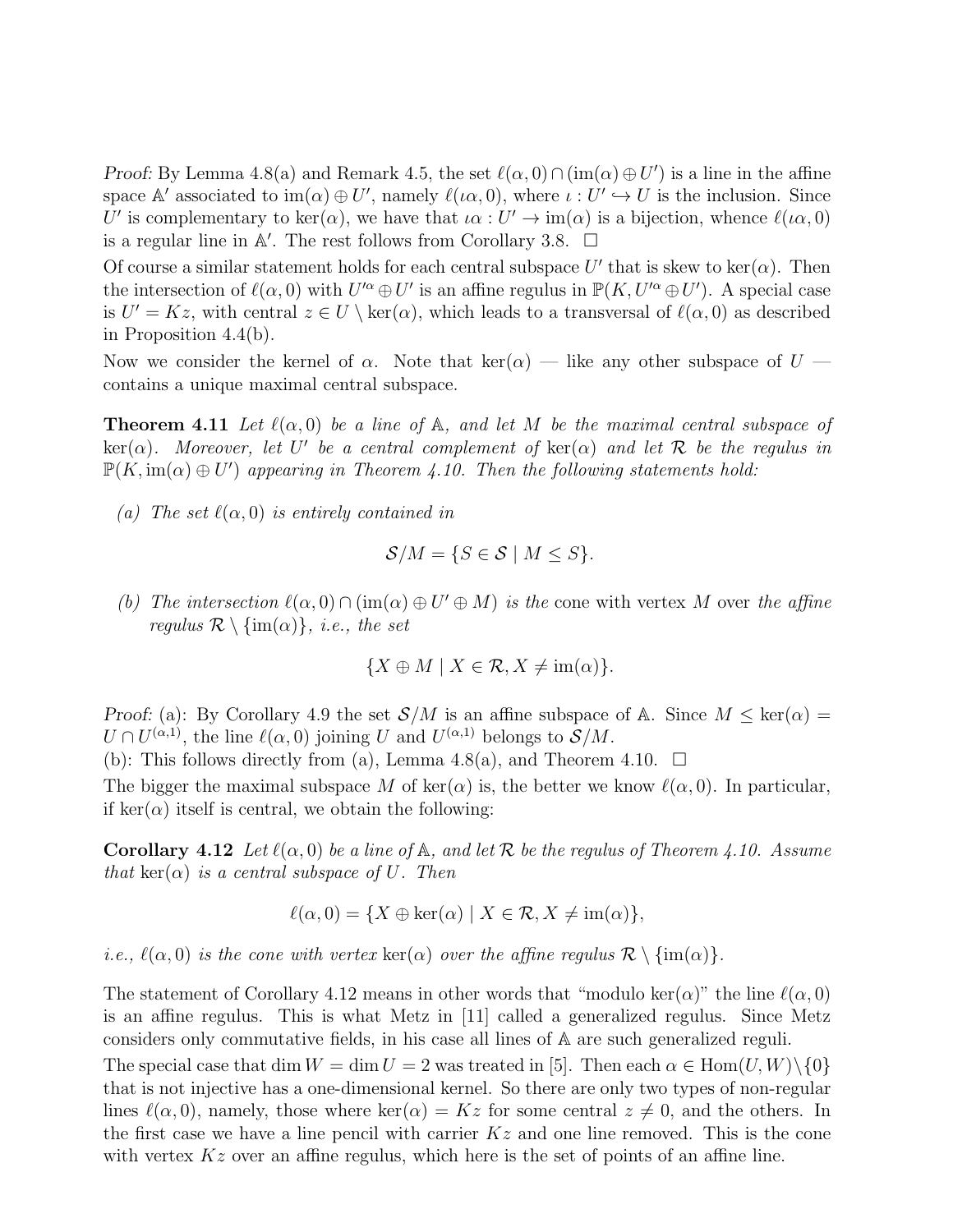### 5 An application: Dual spreads

In this section we aim at a description of dual spreads.

In a first step, where  $V = W \oplus U$  is arbitrary, we show that  $(\mathcal{S}, (b_i)_{i \in I})$  is isomorphic to the left vector space  $W<sup>I</sup>$  of all *I*-families in W.

Proposition 5.1 The mapping

$$
\psi: W^I \to \mathcal{S}: (w_i)_{i \in I} \mapsto U^{(\gamma, 1)}, \tag{11}
$$

where  $\gamma \in \text{Hom}(U, W)$  is given by  $b_i \mapsto w_i$ , is a K-linear bijection.

Proof: Let  $(w_i)^{\psi} = U^{(\gamma,1)}$  and  $(w_i^{\gamma})$  $y'_i^{\gamma} = U^{(\gamma',1)}$ . Since  $b_i^{\gamma+\gamma'} = w_i + w'_i$  $a'_i$  and  $b_i^{\lambda_k \gamma} = k w_i$  hold for all  $i \in I$  and all  $k \in K$ , we have that  $\psi$  is linear. The bijectivity of  $\psi$  is obvious.  $\Box$ This mapping  $\psi$  has also a simple geometric interpretation: For each  $i \in I$  put

$$
E_i = W \oplus Kb_i.
$$

Then  $\mathbb{P}(K, E_i) \setminus \mathbb{P}(K, W)$  is an affine space isomorphic to  $\mathbb{A}(K, W)$ , as follows from the isomorphism

 $\psi_i: W \to \mathbb{P}(K, E_i) \setminus \mathbb{P}(K, W) : w \mapsto K(w + b_i).$  (12)

Now  $(w_i)^{\psi}$  is simply the element of S that is spanned by the points  $K(w_i + b_i)$ , where i ranges in I.

Another tool for our investigation of dual spreads is the following:

**Lemma 5.2** Let  $(c_i) \in W^I$  and let  $H \leq W$  be a hyperplane. Then the  $\psi$ -image of the affine subspace  $(c_i) + H^I$  of  $W^I$  equals

$$
\mathcal{S}(X) := \{ S \in \mathcal{S} \mid S \le X \}
$$

where  $X := (c_i)^{\psi} \oplus H$  is a hyperplane of V with  $W \nleq X$ . Conversely, each hyperplane  $X \leq V$  with  $W \not\leq X$  arises in this way from exactly one affine subspace of  $W^I$ .

Proof: Given  $(c_i)$  and H as above, then  $X := (c_i)^{\psi} \oplus H \leq V$  is in fact a hyperplane with  $W \not\leq X$ , and  $((c_i) + H^I)^{\psi} = \mathcal{S}(X)$  follows from (12).

Conversely, if  $X \leq V$  is a hyperplane with  $W \nleq X$ , then X contains an element of S, say  $(c_i)^{\psi}$  with  $(c_i) \in W^I$ , and  $X \cap W =: H$  is a hyperplane of W. It is easily seen that  $((c_i) + H^I)^{\psi} = \mathcal{S}(X).$ 

In what follows we restrict ourselves to the symmetric case and we adopt the settings of Section 3 ( $V = U \times U$ ,  $W = U \times \{0\}$ ,  $U = \{0\} \times U$ ). Recall that a line  $\ell(\alpha, \beta)$  of A is regular if  $\alpha \in \text{Aut}(U)$ . Now a subspace of A will be called *singular*, if none of its lines is regular. We describe one family of maximal singular subspaces:

**Lemma 5.3** Let  $X \leq V$  be a hyperplane with  $W \nleq X$ . Then  $\mathcal{S}(X) = \{S \in \mathcal{S} \mid S \leq X\}$  is a maximal singular subspace of A.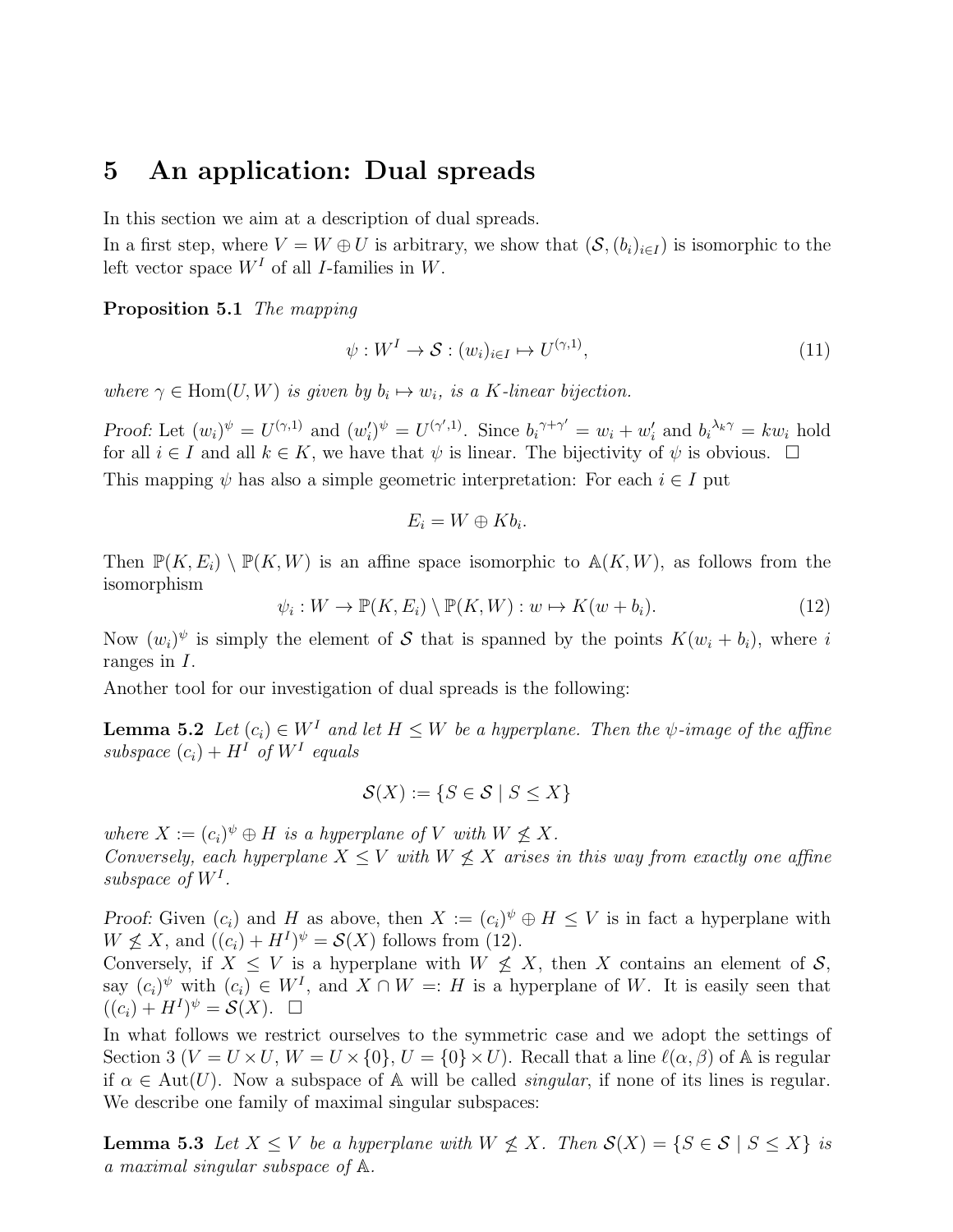Proof: By Lemma 5.2, the set  $\mathcal{S}(X)$  is a subspace of A. Obviously, any two elements of  $\mathcal{S}(X)$ are not complementary, whence  $\mathcal{S}(X)$  is singular by Proposition 3.1.

Given  $U_1 \in \mathcal{S} \backslash \mathcal{S}(X)$  there exists a linear bijection  $\beta : W \to U_1$  such that  $(W \cap X)^{\beta} = U_1 \cap X$ . Then  $Y := \{w + w^{\beta} \mid w \in W \cap X\}$  is skew to  $W \cap X$  and  $U_1 \cap X$ . There exists a complement  $U_2 \supseteq Y$  of  $W \cap X$  relative to X. By construction,  $W, U_1$ , and  $U_2$  are pairwise complementary in V. So the affine subspace spanned by  $\mathcal{S}(X)$  and  $U_1$  cannot be singular.  $\Box$ 

A dual spread of  $\mathbb{P}(K, V)$  is a set of pairwise complementary subspaces such that each hyperplane contains one of its elements.

**Proposition 5.4** A subset  $\mathcal{B} \subseteq \mathcal{S}$  together with W is a dual spread if, and only if, the following conditions hold true:

- (DS1) Distinct elements of B are joined by a regular affine line.
- (DS2) Each maximal singular subspace  $\mathcal{S}(X)$ , where  $X \leq V$  is a hyperplane with  $W \nleq X$ , contains an element of B,

*Proof:* Let  $\mathcal{B} \subseteq \mathcal{S}$ . All elements of  $\mathcal{B}$  are complements of W, and obviously every hyperplane of V through W contains  $W \in \mathcal{B} \cup \{W\}.$ 

By Proposition 3.1, the elements of  $\beta$  are pairwise complementary exactly if (DS1) holds true. Moreover,  $(DS2)$  is just a re-formulation of the condition that there is an element of  $\beta$ in each hyperplane  $X \leq V$  with  $W \nleq X$ .  $\Box$ 

For another description of dual spreads containing W we generalize the concept of  $*$ transversal mappings described by N. Knarr in [9], p.29. Moreover, we use Lemma 5.2, where  $W = U \times \{0\}$  can be replaced by the isomorphic vector space U.

A family  $(\tau_i)_{i\in I}$  of mappings  $\tau_i: D \to U$ , where  $D \subseteq U$ , is called \*-transversal, if the following conditions hold true:

- (T1<sup>\*</sup>) Given distinct  $u, u' \in D$ , then  $(u^{\tau_i} u'^{\tau_i})_{i \in I}$  is a basis of U.
- (T2<sup>\*</sup>) Given a family  $(c_i)_{i\in I} \in U^I$  and a hyperplane H of U, there is a  $u \in D$  such that  $(u^{\tau_i}) \in (c_i) + H^I.$

By  $(T1^*)$  each  $\tau_i$  is an injective mapping. So, after an appropriate change of the domain D, one may always assume that for one index  $i_0 \in I$  the mapping  $\tau_{i_0}$  is the canonical inclusion  $D \hookrightarrow U$ . Therefore, in case  $|I| = 2$  it is enough to have one more mapping  $\tau_{i_1} : D \to U$ . This is in fact the approach in [9].

**Theorem 5.5** Let  $(\tau_i)_{i \in I}$  be a  $*$ -transversal family of mappings  $\tau_i : D \to U$ . Then

$$
\mathcal{D} := \{ (u^{\tau_i})^\psi \mid u \in D \} \cup \{W\} = \{ \bigoplus\nolimits_{i \in I} K(u^{\tau_i}, b_i) \mid u \in D \} \cup \{W\}
$$

is a dual spread of  $\mathbb{P}(K, V)$ . Conversely, each dual spread of  $\mathbb{P}(K, V)$  containing W can be obtained in this way.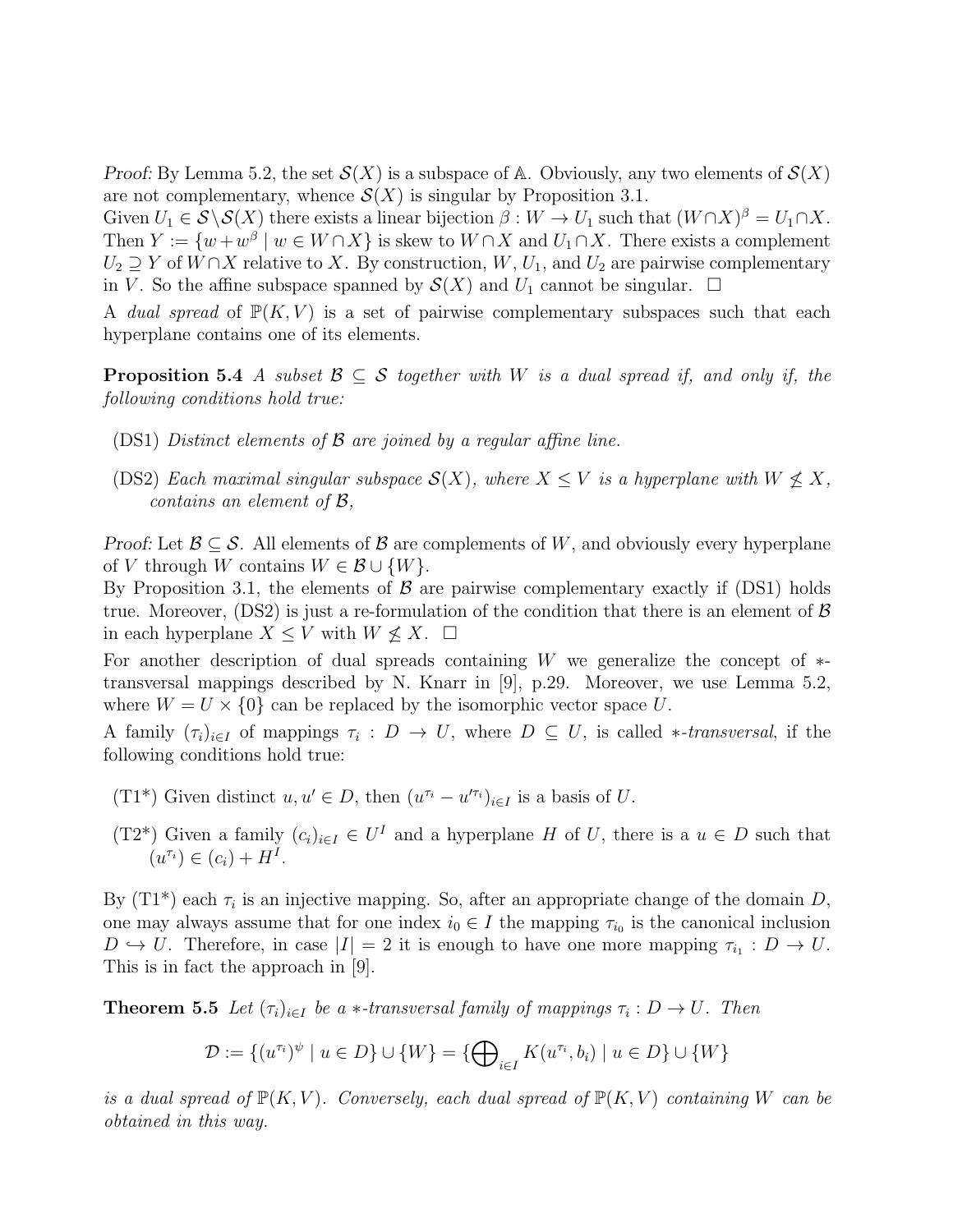Proof: Let  $(\tau_i)_{i\in I}$  be a \*-transversal family. Choose distinct elements  $(u^{\tau_i})^{\psi} = U^{(\gamma,1)}$  and  $(u'^{\tau_i})^{\psi} = U^{(\gamma',1)}$ , where  $u, u' \in D$  and  $\gamma, \gamma' \in \text{End}(U)$ . Then  $b_i^{\gamma-\gamma'} = u^{\tau_i} - u'^{\tau_i}$  for all  $i \in I$ , so that  $\gamma - \gamma' \in \text{Aut}(U)$  by (T1<sup>\*</sup>). Hence  $\mathcal{D} \setminus \{W\}$  satisfies (DS1). By (T2<sup>\*</sup>) and Lemma 5.2,  $\mathcal{D}\setminus\{W\}$  satisfies (DS2). So Proposition 5.4 shows that  $\mathcal D$  is a dual spread.

On the other hand, let  $\mathcal D$  be a dual spread containing W. If  $(s_i)$ ,  $(s_i)$  $\mathcal{U}_i \in (\mathcal{D} \setminus \{W\})^{\psi^{-1}}$  coincide in one entry, say  $s_j = s'_j$ ', then  $K(s_j, b_j)$  is a common point of their  $\psi$ -images by (12). Hence in this case  $(s_i) = (s'_i)$  $'_{i}).$ 

We fix one index  $i_0 \in I$  and put  $D := \{s_{i_0} \mid (s_i) \in (D \setminus \{W\})^{\psi^{-1}}\} \subseteq U$ . By the above, for each  $u \in D$  there is a unique  $(s_i) \in (\mathcal{D} \setminus \{W\})^{\psi^{-1}}$  with  $u = s_{i_0}$ . Moreover,  $\tau_i : D \to U : u \mapsto s_i$  is well defined for all  $i \in I$ . By reversing the arguments of the first direction, it is easily seen that the family  $(\tau_i)_{i\in I}$  is \*-transversal.  $\Box$ 

# References

- [1] M.A. Akivis and V. Goldberg. On a normalization of a Grassmann manifold. In N.K. Artémiadis and N.K. Stephanidis, editors, *Proceedings of the 4th International Congress of Geometry*, pages 69–76. Thessaloniki, 1997.
- [2] A. Blunck. Regular spreads and chain geometries. *Bull. Belg. Math. Soc. Simon Stevin*. (to appear).
- [3] A. Blunck. Reguli and chains over skew fields. *Beiträge Algebra Geom.* (to appear).
- [4] A. Blunck and H. Havlicek. Extending the concept of chain geometry. (submitted).
- [5] H. Havlicek. Liniengeometrische Modelle affiner 4-R¨aume. In N.K. Stephanidis, editor, *Proceedings of the Congress of Geometry*, pages 47–53. Thessaloniki, 1987.
- [6] H. Havlicek. On sets of lines corresponding to affine spaces. In A. Barlotti, G. Lunardon, and F. Mazzocca, editors, *Combinatorics '88, Proceedings of the International Conference on Incidence Geometries and Combinatorial Structures, Ravello 1988*, pages 449–457. Mediterranean Press, Commenda di Rende, 1991.
- [7] A. Herzer. Hom(U, W) und affine Graßmann-Geometrie. *Mitt. Math. Sem. Gießen*, 164:199– 215, 1984.
- [8] A. Herzer. Chain geometries. In F. Buekenhout, editor, *Handbook of Incidence Geometry*. Elsevier, Amsterdam, 1995.
- [9] N. Knarr. *Translation Planes*, volume 1611 of *Lecture Notes in Mathematics*. Springer, Berlin, 1995.
- [10] S. Lang. *Algebra*. Addison-Wesley, Reading, Mass., third edition, 1995.
- [11] R. Metz. Der affine Raum verallgemeinerter Reguli. *Geom. Dedicata*, 10:337–367, 1981.
- [12] B. Rouxel. Sur les surfaces de l'espace pseudo-euclidien  $E_2^4$  et les congruences de droites de P 3 . *Rend. Sem. Mat. Messina (II)*, 1:183–199, 1991.
- [13] B. Segre. *Lectures on Modern Geometry*. Cremonese, Roma, 1961.